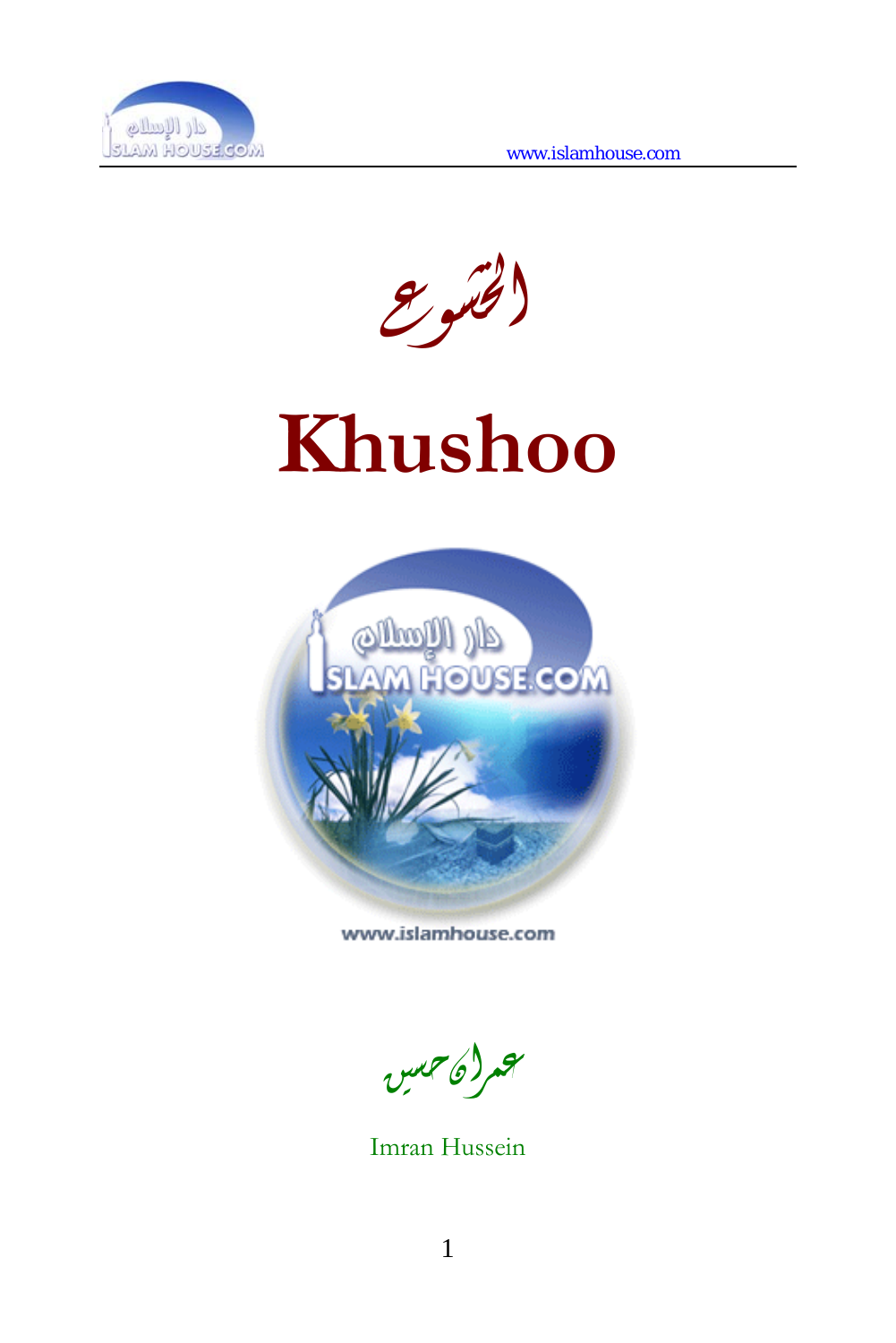

#### © Copyright

All rights reserved. This book may be reproduced for charitable purposes only.

We would like to express our sincere appreciation to those who contributed to the publication of this book. May Allah reward them for their efforts. If you have any corrections, comments, or questions about this publication, please feel free to contact us at:

#### **[en@islamhouse.com](mailto:en@islamhouse.com)**



Published by:

The Islamic Propagation Office in Rabwah

Tel. +4454900 - 4916065 Ext. 26 - 27

Email: **[en@islamhouse.com](mailto:en@islamhouse.com)**

**www.islamhouse.com**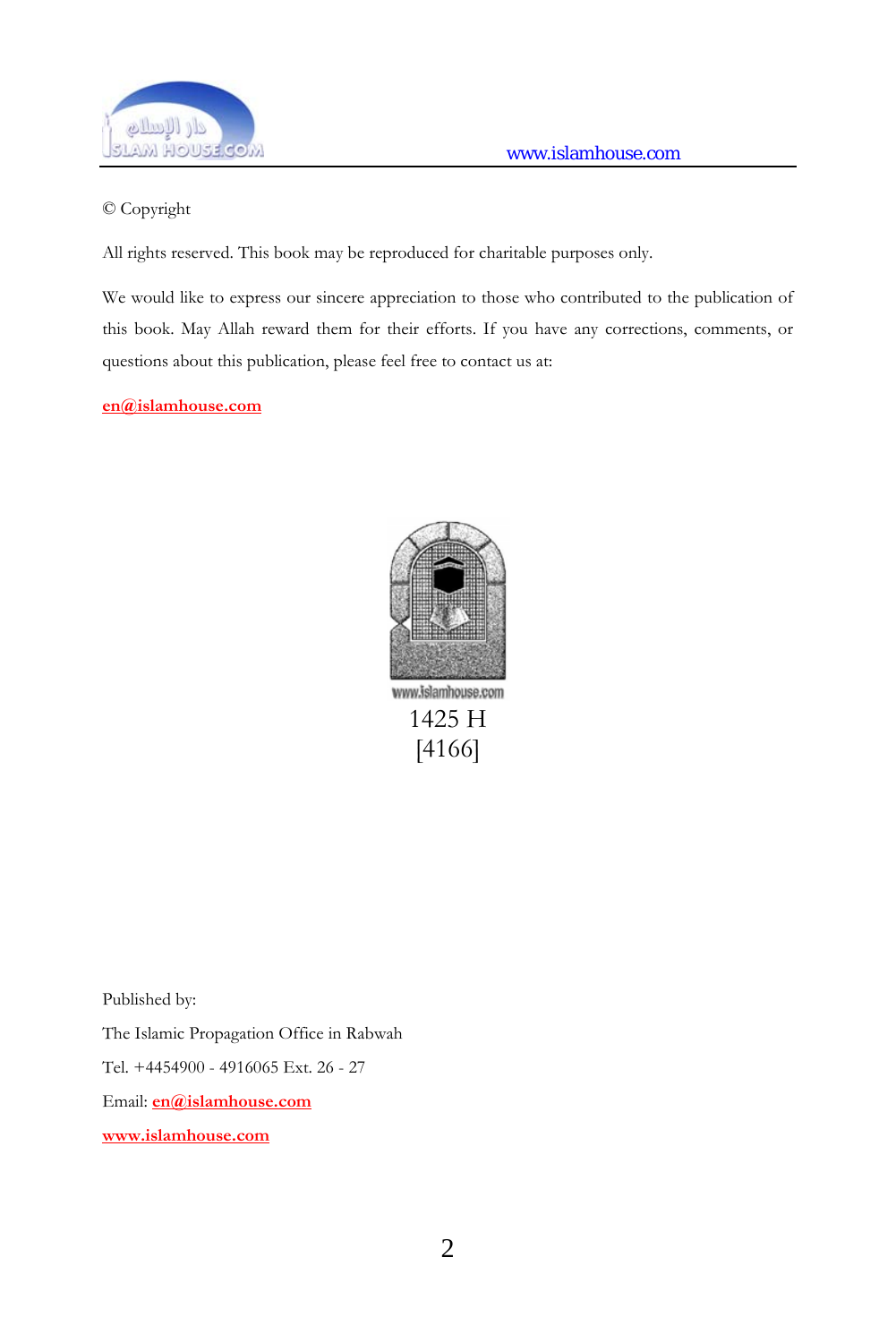

## **Introduction**

All Praise is for Allah Alone and Salutations are for His Mes‐ senger, Muhammad  $(*)$ , his companions and his family and all those who follow them with Ehsaan.

To proceed:

Salaah (Prayer) as is defined by the Scholars of Islam is an act of worship consisting of specific sayings accompanying spe‐ cific actions, at specific times. It begins with "Takbeer" and ends with "Tasleem".

This sacred and noble act of Salaah maybe divided into sepa‐ rate but interrelated components.

**First:** The body or the external aspects of the Salaah (Prayer). This comprises of its mechanical components and includes pu‐ rification, standing, bowing, prostrating, sitting, recitation of the Quran and all the other apparent aspects. All these aspects must be performed correctly before anyone's Salaah can be said to be Sahih (correct). This aspect is dealt with in all its de‐ tails in the books of Fiqh.

Undoubtedly, those who translate and write about Islam in English have excellent works that would assist Muslims in understanding performance of the external aspect of the Salaah (i.e. the body of the Salaah). However, very little time is spent on emphasizing the importance of consciousness of Allah in the Salaah. Consequently, what we find is that most of the translated and written works deal with the rules governing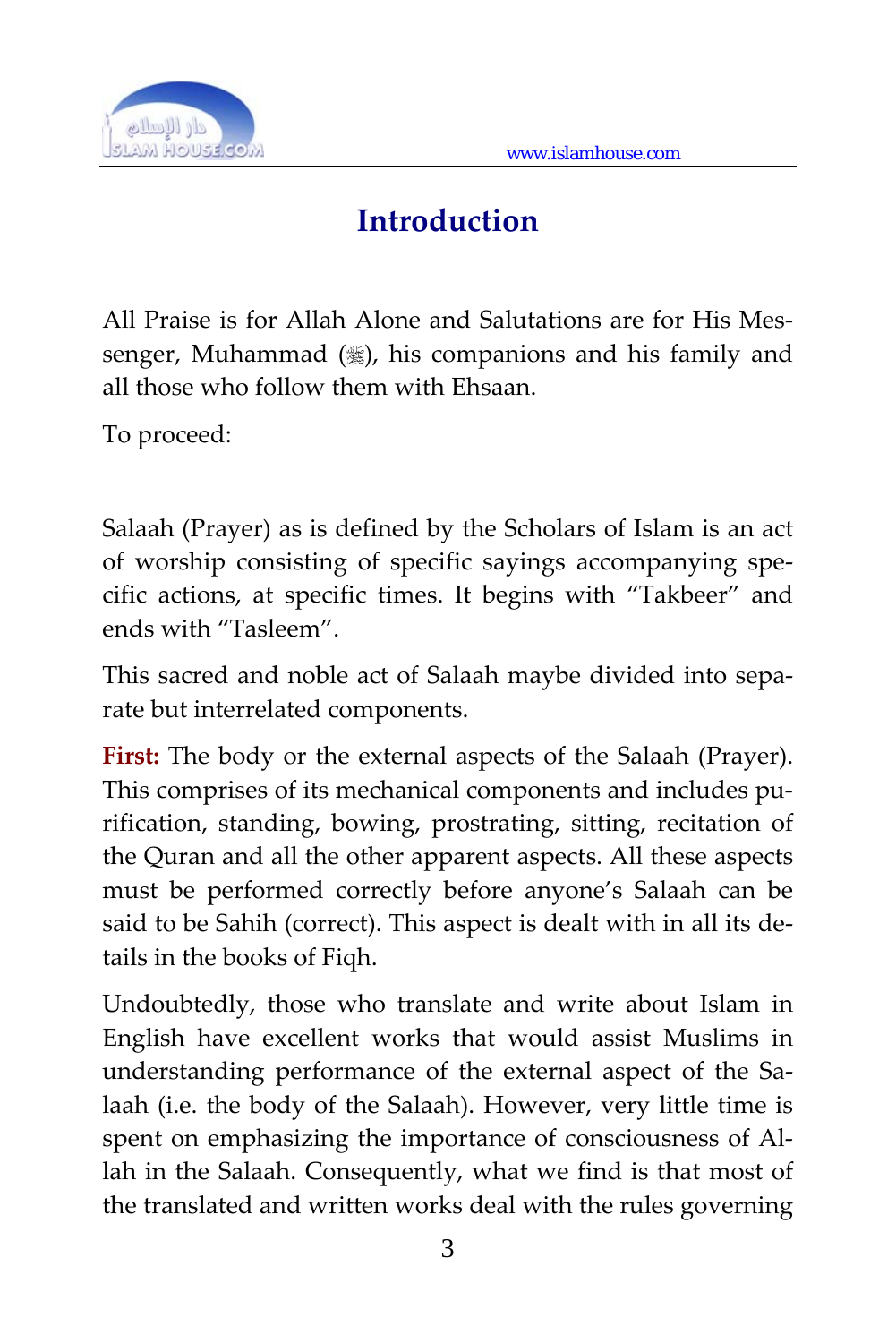

the various components of the external aspects of Salaah. Due to this lack of emphasis on Al-Khushoo' by the various authors its significance has therefore, been also de‐emphasized by the average worshipper.

The importance of the external aspects of the Prayer cannot be de‐emphasized and we must warn our brothers and sisters that if they are negligent in learning the outward manifestations of the Salaah that this can lead to destruction. All aspects of the Prayer must be well understood so that they can pray as the Messenger of Allah  $(\frac{1}{2})$  did.

He (1) commanded:

## **"Pray as you see me pray." [Al‐Bukhari]**

This command directly relates to the outward aspects of the Salaah. Hence all Muslims must make every effort to know how the Prophet (1) prayed, so that we can obey this command of his.

However, this work is not related to the external aspects, so much time would not be spent here dealing with the Fiqh (rules governing the performance) of Salaah.

This short exhortation should suffice to create an interest in our brothers and sisters so that they would make much more effort to learn all aspects of Salaah properly.

**Second:** The spirit or the internal aspects of the Salaah which comprises of the following: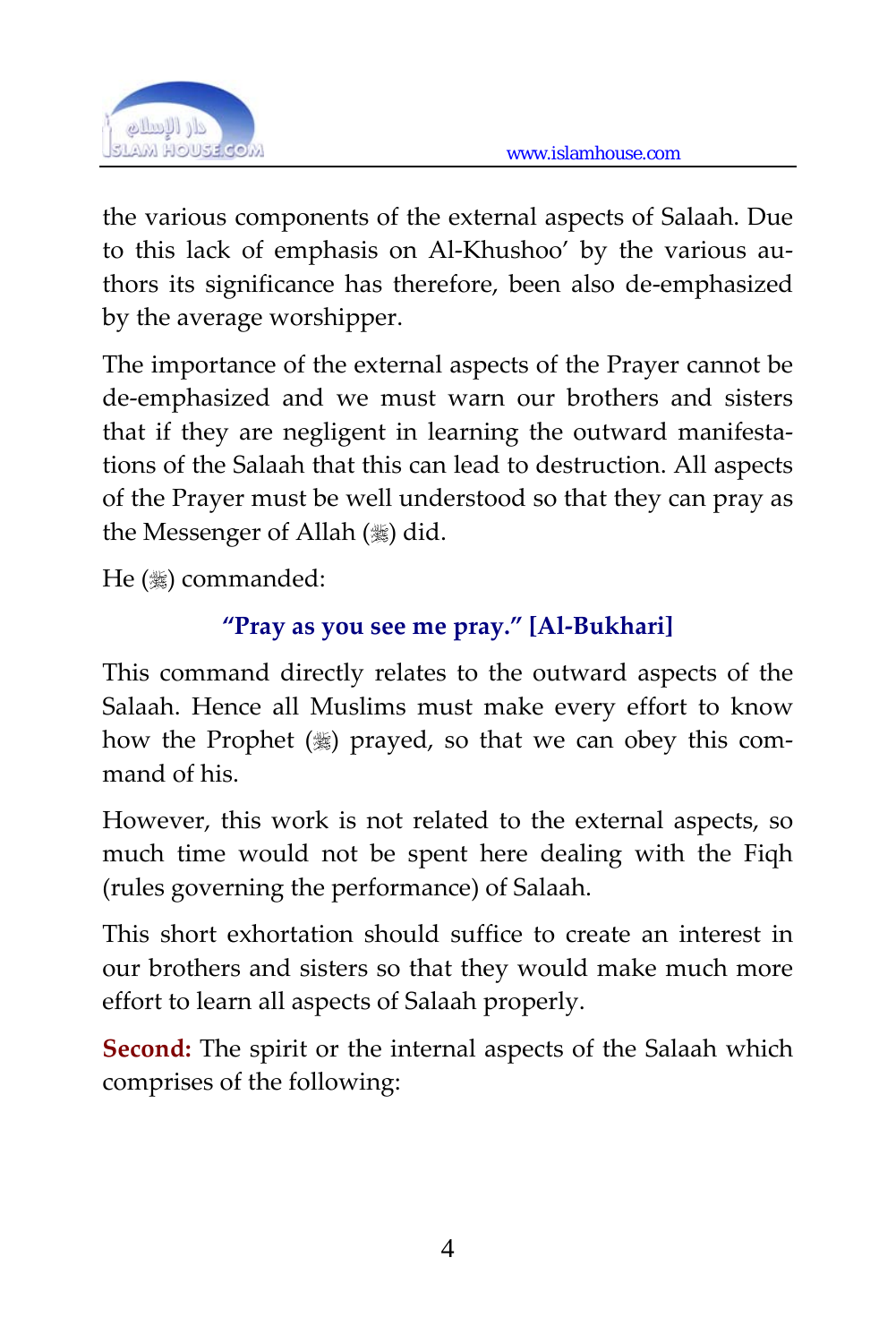

# **Purity of Niyyah (Intention)**

Al‐Khushoo' means being completely solemn, submissive and humble to Allah () during our performance of Prayer.

Muslims should at no time make their prayers ritualistic. However, the sad thing is that most of us have unconsciously fallen prey to this. The following narration will help us to understand this. Jubair bin Nufair narrates from `Aus ibn Maalik that the Messenger of Allah  $(\frac{1}{2})$  looked towards the sky and said:

**"It is now the time when knowledge shall be raised up."** So a man from the Ansaar called Ziyaad ibn Labeed said: **"O Messenger of Allah! Will knowledge be raised up, when it has been established and the hearts have stored it?"** The Messenger of Allah ( $\frac{1}{20}$ ) said: "**I** used to regard you **as the best man of understanding among the people of Madinah; did the Jews and the Christians not have the Tauraat and the Injeel? So what benefit did this bring them?"** [An‐Nasa`i, Ahmad, Al‐Haakim, Ibn Hibbaan]

After reporting the Hadeeth, Jubair said, **I later met Shaddaad ibn `Aus, so he said: "`Aus has spoken truthfully. Shall I not inform you of the first part of the knowledge that will be taken up?" I said: "Of course." He said: Khushoo' (humility and consciousness) in prayer, until you will not see one at‐ tentive worshipper."**

It is when the external and the internal aspects of the Salaah are properly combined that it manifests itself through the per‐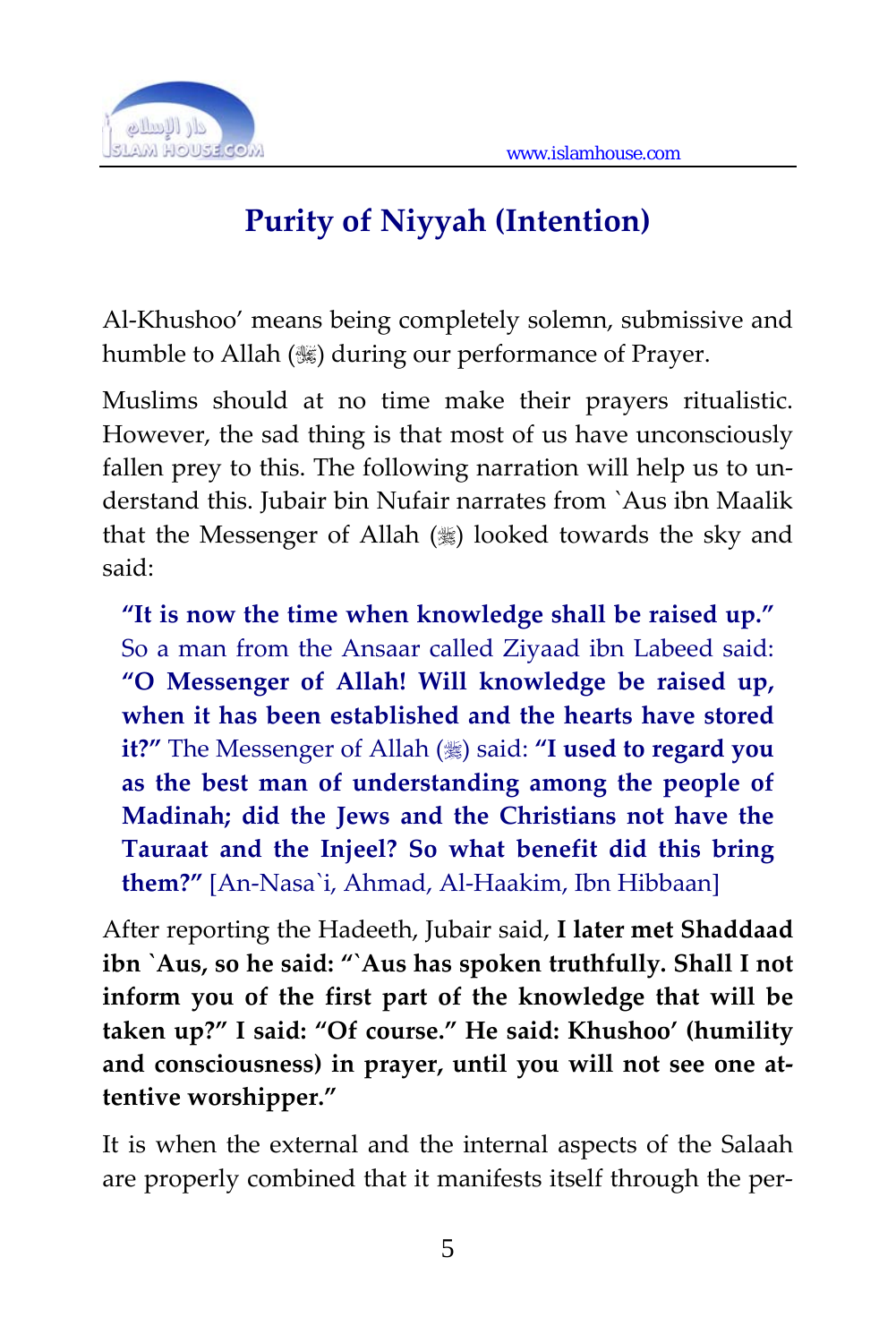

sonality of the one performing the Salaah as is stated by Allah, the All‐Knowing:

**"Verily, Salaah (Prayer) prevents from Al‐Fahshaa (i.e. il‐ legal sexual intercourse) and Al‐Munkar (disbelief, poly‐ theism or every kind of wicked and evil deed)." [Al‐ 'Ankaboot 29:45]**

The above ayah clearly declares that the person who prays should not find within himself any of these two characteristics. This is so because when someone performs Salaah with consciousness and humility, then this Salaah works as a check for him, and in turn helps him to keep away from doing evil deeds.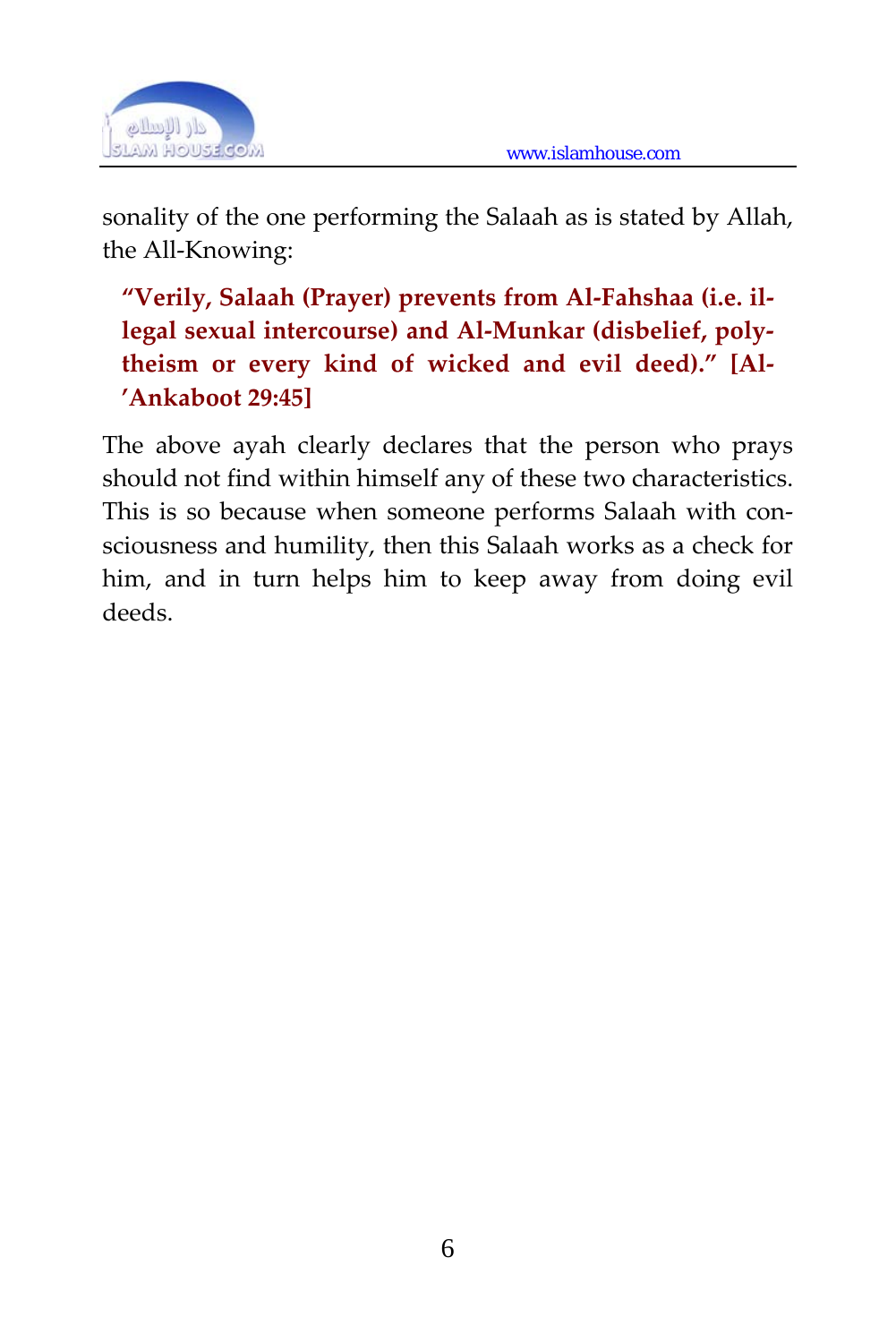

# **The Need for Emphasizing Al‐Khushoo'**

As was mentioned above Khushoo' means to be solemn, submissive and humble to Allah the Almighty, during the per‐ formance of the Salaah (Prayer). Khushoo', which is the most important aspect of the Prayer, has to be present before it (the prayer) is fully accepted by Allah (,). He, the Al-Mighty said:

## **"Successful indeed are the believers: those who offer their prayers with Khushoo' (solemnity and full submis‐ siveness)…" [Al‐Muminoon 23:1‐2]**

Implied in this also is that one must be totally conscious of Al‐ lah ( $\mathcal{H}$ ) and let his/her heart be alive with His ( $\mathcal{H}$ ) remembrance during the performance of Salaah.

Therefore, if anyone finds that he is heedless whilst standing before Allah the Great during his prayer because his heart is directed to other things, naturally when he is not involved in it (i.e. Salaah) he would become more vulnerable to indulge in disobedience to Allah (,), because it is less likely for him to be aware of Allah then. If one performs his Fajr (Dawn) Salaah consciously and becomes involved in his daily affairs, he would be ashamed to do anything evil because he would be aware that he has an appointment to stand before his Lord again at noontime.

Compare this type of consciousness with another person who goes to his Fajr Salaah, but his heart is on everything but Allah ()). Another example is that of a Muslim who performs his Salaah because this is what he had been taught a Muslim must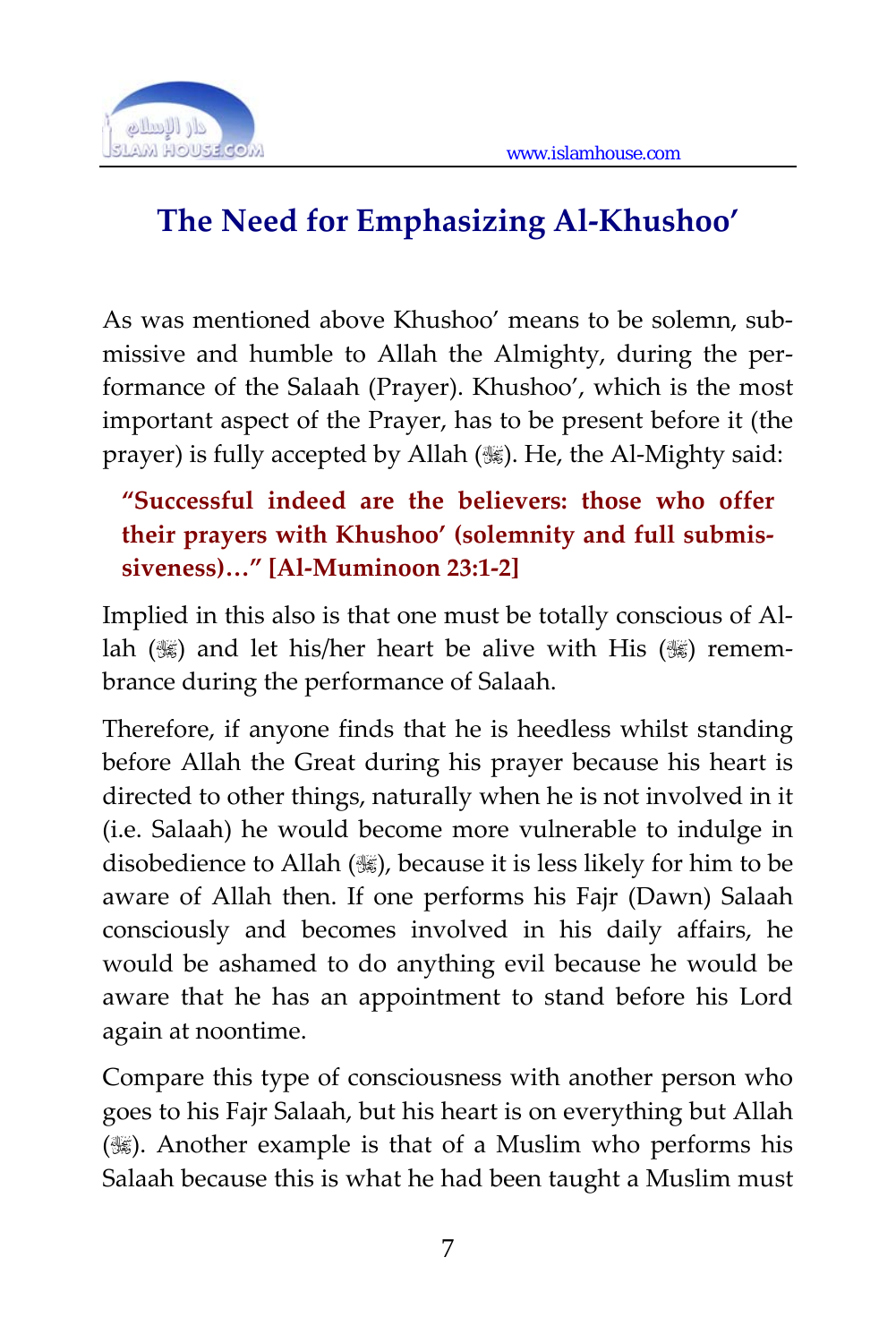

do. Therefore, all it is to him is habit, and nothing more than a series of ritualistic standings, sittings, and bowings.

Obviously the effects of the Salaah on these categories of peo‐ ple described above will not be the same. Definitely the effects upon the person who is conscious of what he is doing during his Salaah and is aware that he is being monitored would be different from the one who is heedless and negligent or the one who performs it as a ritual.

Heedlessness of Allah () during the Salaah is the natural state of most of the praying Muslims living in our time. Their only struggle is centered on the fact that they must pray on time and that they must get the standing, sitting, bowing and other external aspects over with (i.e. for those who are that conscious). No time is spent to ensure that they correct the state of their hearts during the Salaah. What is important to them, it seems, is that they perform the mechanical aspects of the Salaah. Subsequently, when they find five minutes of spare time they quickly rush through their Salaah to get rid of 'the burden' on them.

It is important to realize that during Salaah, the heart is incapable of desiring both Allah and worldly possessions such as our children, money, etc. simultaneously, this is stated em‐ phatically by Allah. He  $(\mathcal{H})$  said:

#### **"Allah has not put for any man two hearts inside his body…" [Al‐Ahzaab 33:4]**

Now, to what is our heart attached when we pray? Is it at‐ tached to Allah, or to the worldly things; if it is attached to the latter then clearly our loyalties are in the wrong place. This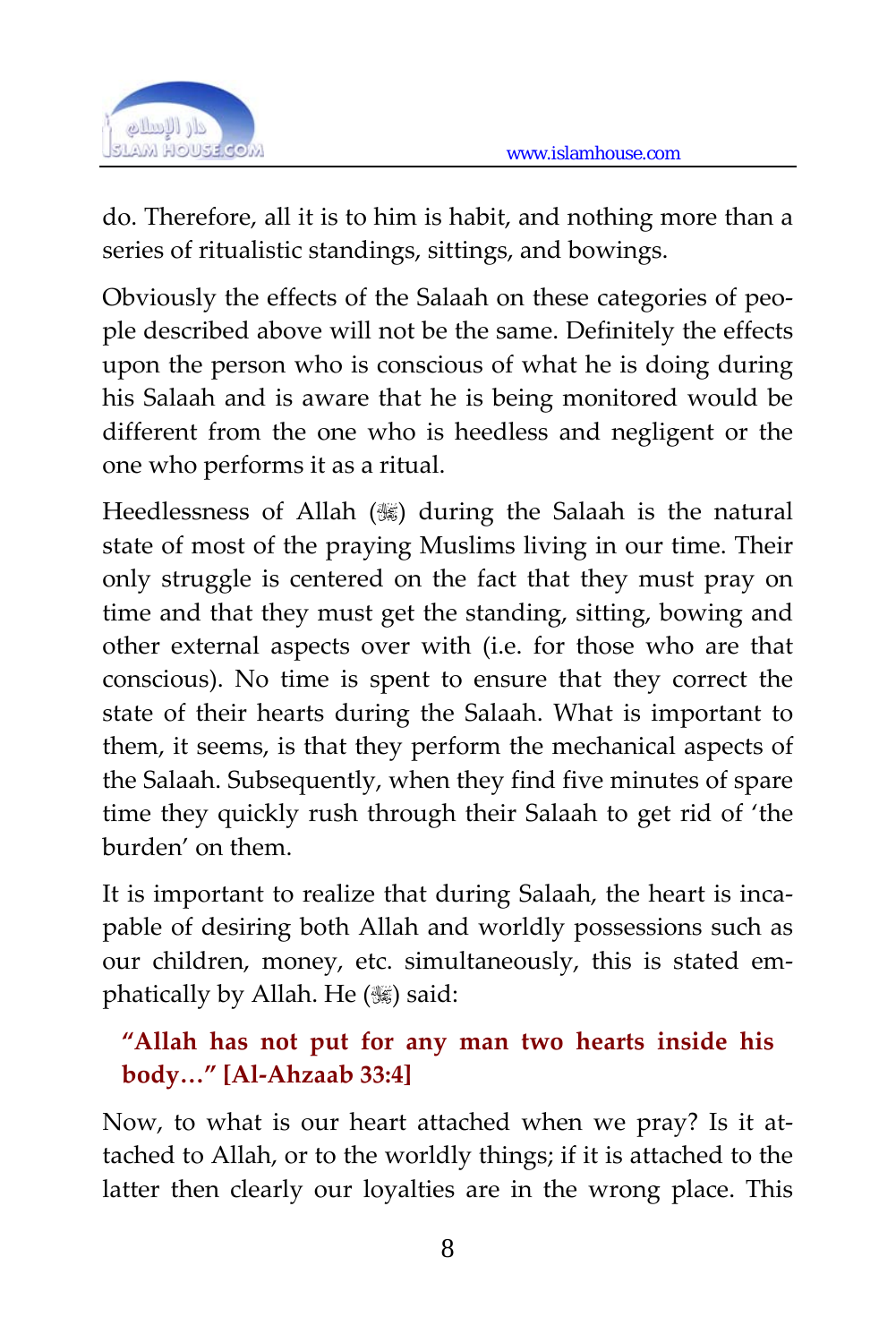

shows that our love and the attachments of our hearts are di‐ rected to the world and whatever is in it. Whereas Allah commands us to love Him i.e. attach ourselves to Him, He  $(\mathbb{R})$ says:

**"Say (O Muhammad): If your fathers, and your sons, and your brothers, and your spouses, and your tribe, and the wealth you have acquired, and the merchandise for which you fear there will be no sale, and the dwellings you desire, are more loved to you than Allah and His Messenger and Jihaad in His way, then wait until Allah brings His command (punishment) to pass…" [At‐ Taubah 9:24]** 

Now let us compare ourselves to those people Allah  $(\mathcal{H})$  has commanded us to follow their pattern (i.e. the Prophet  $(\frac{1}{2})$  and his companions). Their attitude during the performance of their Salaah was completely different from the majority of us. Even while they were busy with their everyday chores outside the Masjid, their hearts were obsessed with returning to the Masjid to stand in communion with their Lord again. Can we imagine the state of their hearts during the performance of the Prayer?

They were conscious that they were always being monitored because they were living in the shade of the Revelation. Ob‐ serving this attitude shows us to what extent their hearts were attached to Allah () and the Hereafter. What it emphasizes to us also how very far away we are in our attitude from those whom we are commanded to emulate.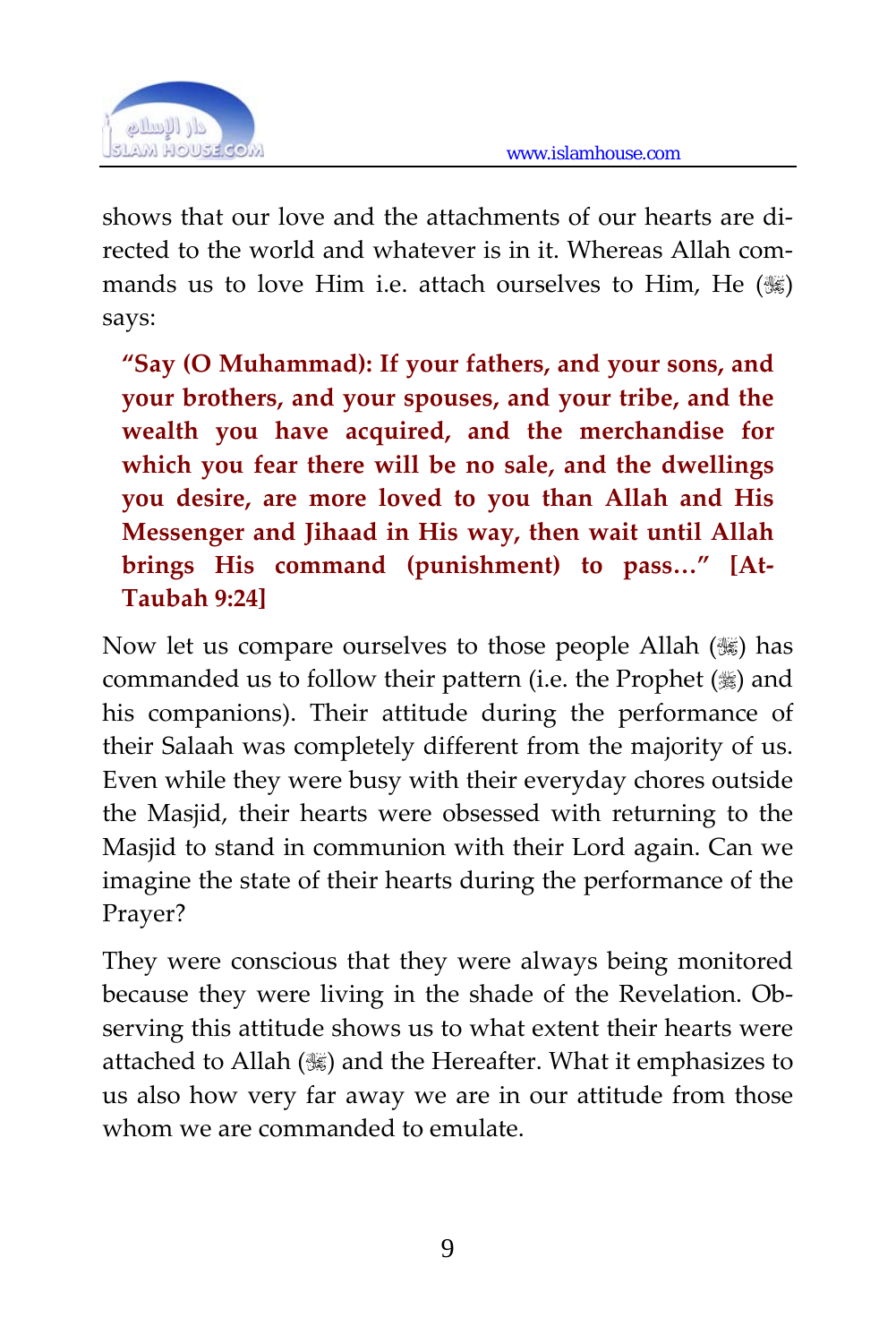

# **The Importance of Khushoo'**

When we analyze the statements of Allah and His Messenger () related to Salaah, we find that undoubtedly Al-Khushoo' appears to be more important than the outward aspects of Sa‐ laah, because the value of the Prayer is directly related to the depth of fervency the servant of Allah can achieve during its performance.

Allah (,) commands us to be Humble in Salaah,

#### **"Stand (in Prayer) to Allah in a devout frame of mind…" [Al‐Baqarah 2:238]**

He ( $\mathcal{H}$ ) also commands us to be conscious in Salaah. He ( $\mathcal{H}$ ) said:

**"Establish Salaah for My remembrance." [Taha 20:14]**

The Messenger of Allah (1) said:

**"From among us is one who prays his Salaah completely and another who prays half, or a third, or a quarter" until he () reached a tenth. [An‐Nasa`i]**

Subsequently, we can conclude from the above statement of the Messenger of Allah () that what is recorded from anyone's prayer is that part of it in which he was conscious of Al‐ lah, the Great.

Allah, Himself lauded those people who have achieved Al‐ Khushoo' (solemnity, humility, and full submissiveness) when offering prayers.

 $He$  ( $\ddot{\mathcal{L}}$ ) says: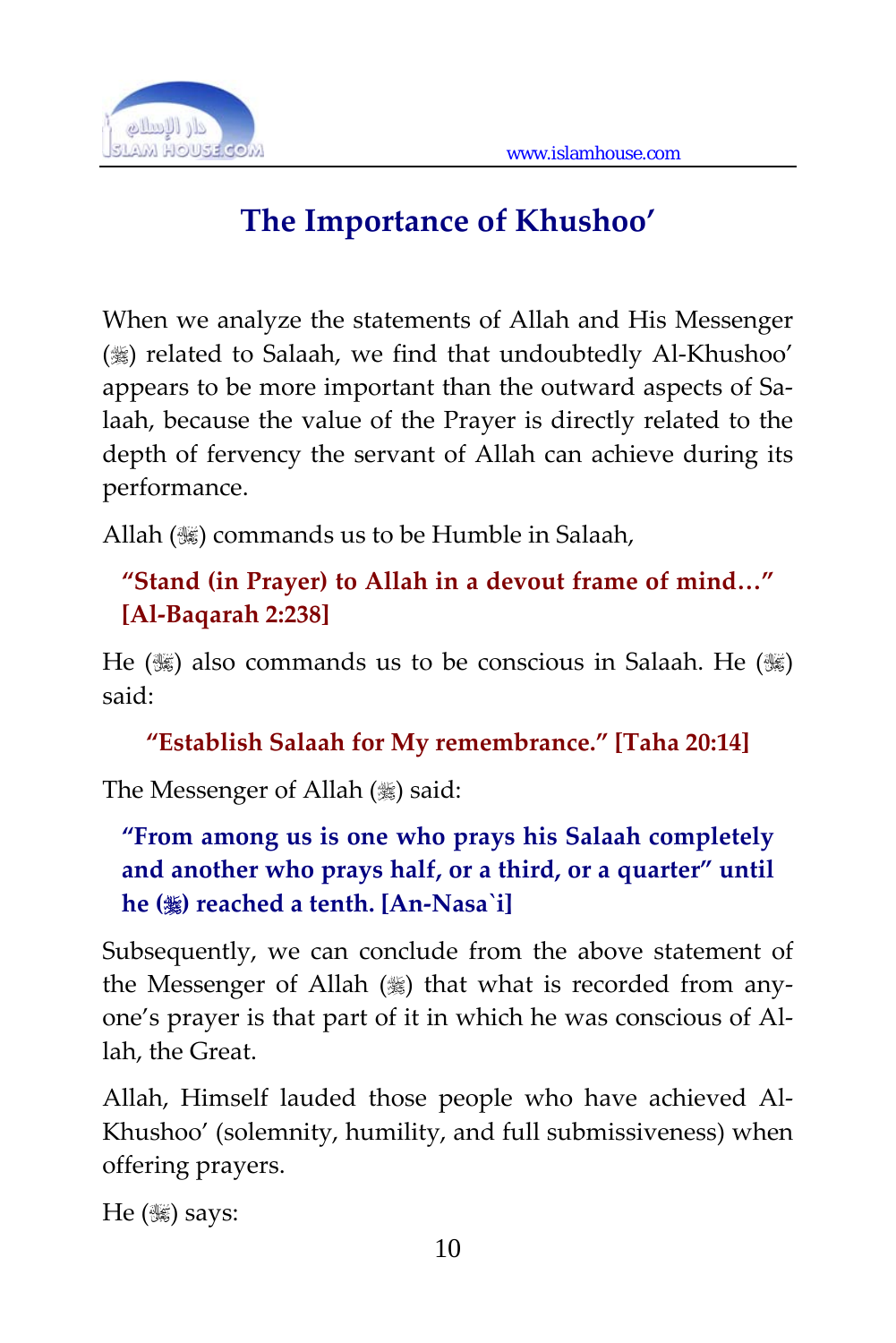

### **"Successful indeed are the believers: those who of‐ fer their prayers with Khushoo' (solemnity and full submissiveness)" [Al‐Mu'minoon 23:1‐2]**

Therefore, if anyone wants to be among those who are successful, then they have to try to achieve the noble characteristic of Al‐Khushoo' in their Salaah. After all, it is the Creator, Himself Who is informing us that this is one of the yardsticks to measure whether we are successful or not.

#### **Bringing Home the Reality**

When someone dies, what occurs? Everything but the soul is present in the body. This body still possesses the mouth, nose, heart, brain and all other mechanism it needs to function, yet it does not. Why? Obviously, because the soul is absent.

Does this body that is devoid of a soul have value? Certainly not. Proof of this is evident in the actions of those who love him the most while he was alive amongst them. When this soul departs, the one who loves him tries to get rid of him quickly. Is this not so?

If someone who is dearest to the dead person and loves him most when he was alive were to be asked to sleep with this body now that it has no soul, would he want to? They would not even think of it. All that occupies the minds of those near to him is what is the most effective way to get rid of it.

If, however, the soul returns, then so does its value return. This body with a soul now has value. As long as the soul is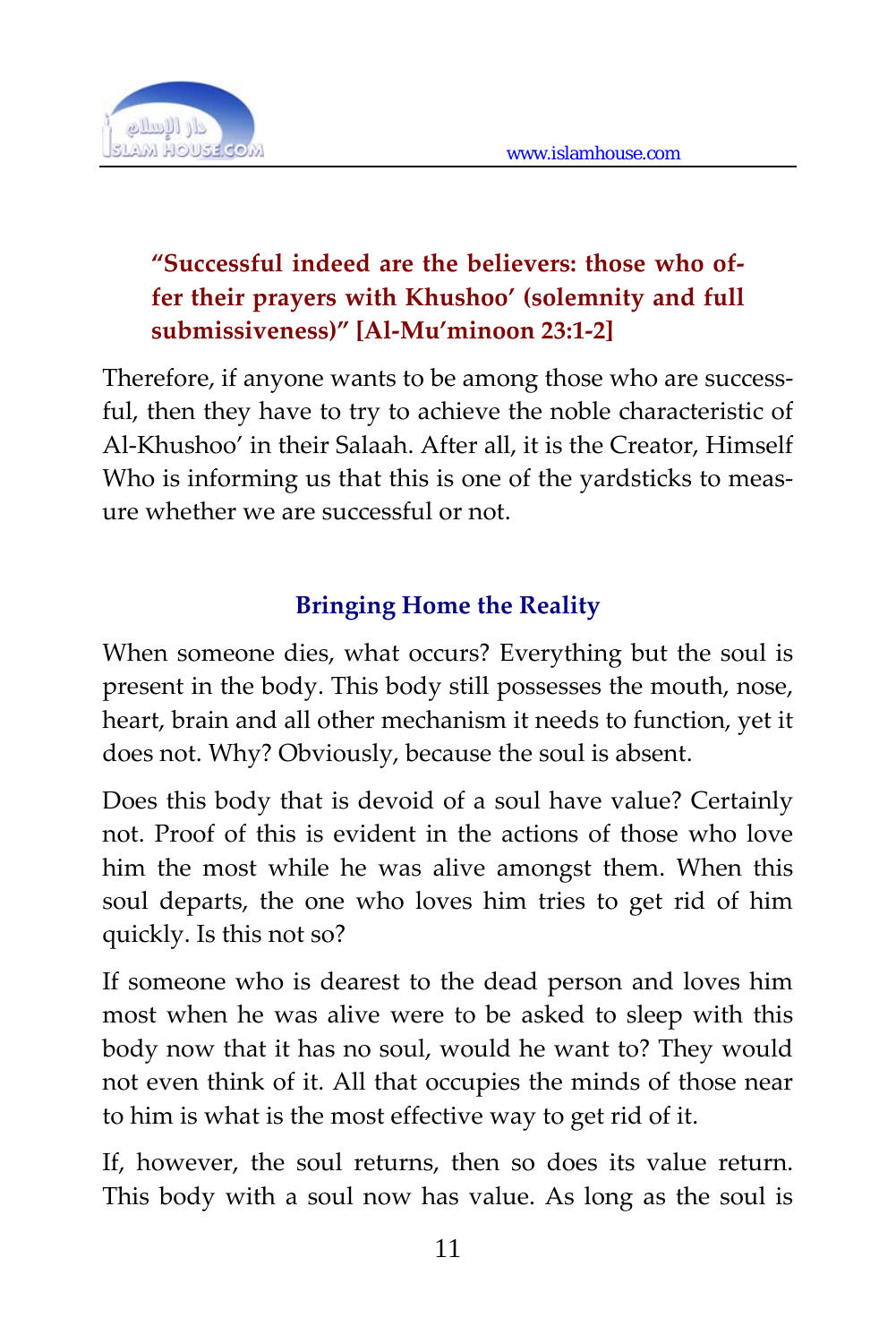

present, even if the person had a severe accident and his face is so severely battered up that he can no longer be recognized. Even if he cannot hear, or see or speak anymore, or even if he is in a coma and in now considered a 'living vegetable', as long as his soul is there, then all efforts will be made to keep him alive. As we emphasized before, so long as the soul remains, then its value remains.

Likewise is the case with As‐Salaah (the Prayer). The standing sitting, bowing, prostrating, etc. makes up the body of the Salaah, its soul/spirit is Al‐Khushoo' (full solemnity coupled with submissiveness), and if it is absent in the Salaah, then so is its value. The Salaah without the Khushoo' would be now a set of empty rituals. Consider a very sick person who cannot stand up to pray, and so he offers his Salaah lying down but he is totally conscious of Allah (,), then his Salaah will contain a great value although the external aspects (the body of the prayer) were all absent. This is not the same if the position is reversed because as we pointed out before: If Al‐Khushoo' (full solemnity coupled with full submissiveness) is absent in the Salaah, then so is its value.

The Messenger of Allah (1) said:

**"…When you pray, do not look here and there because Allah directs His Face towards the face of His 'abd (wor‐ shipper) who is praying, as long as he does not turn away (or look away)" [At‐Tirmidhi and Haakim]**

The Messenger  $(\frac{1}{2})$  also said:

**"Allah does not cease to turn to a slave in his prayer as long as he is not looking around; when he turns his face,**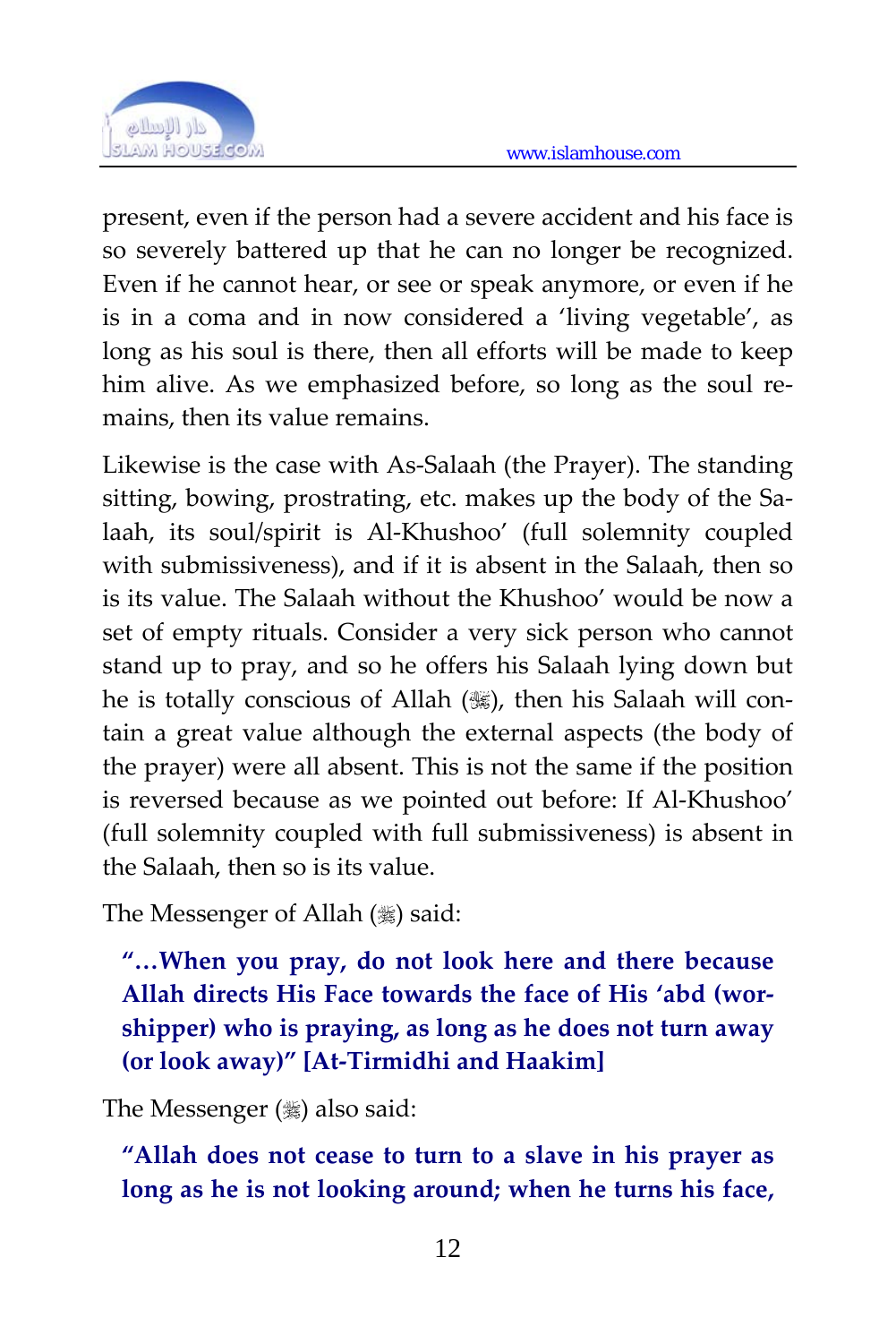

## **Allah turns away from him." [Abu Dawood, Ibn Hib‐ baan, Ibn Khuzaimah]**

What is the meaning of 'turning away (or looking away)'? For the person who is observing prayer it has two meanings:

1) The physical turning away (looking to the right or left or otherwise) during the prayer

2) Turning away from Allah  $(\mathcal{G})$  with the heart i.e. letting one's concentration be directed to other than the Almighty.

Both types of 'turning away' described above are Haraam in Islam (forbidden i.e. the person who is guilty of it is sinning).

The first of the two types of turning away (i.e. the physical turning away) we can try to control, and there is no doubt that this can be achieved with a fair amount of ease. However, the most serious problem for all of us is the turning away with our hearts and directing our concentration on other than Allah ( $\ddot{\mathcal{E}}$ ) during prayer.

Is this not the reality with most of us?

The following example should illustrate this for us very clearly:

Take the case of a brother who invited some brothers to his house for dinner after Maghrib (after sunset) prayer and for‐ got. However, just as he was about to pronounce the 'Takbeer' to start his Maghrib prayer, Satan came to him and whispered into his chest, reminding him of the invitation that would take place after the Prayer. Immediately he began to worry, and allowed his mind to dwell on this during the Prayer. However, Satan returned to him again and whispered 'Do not worry'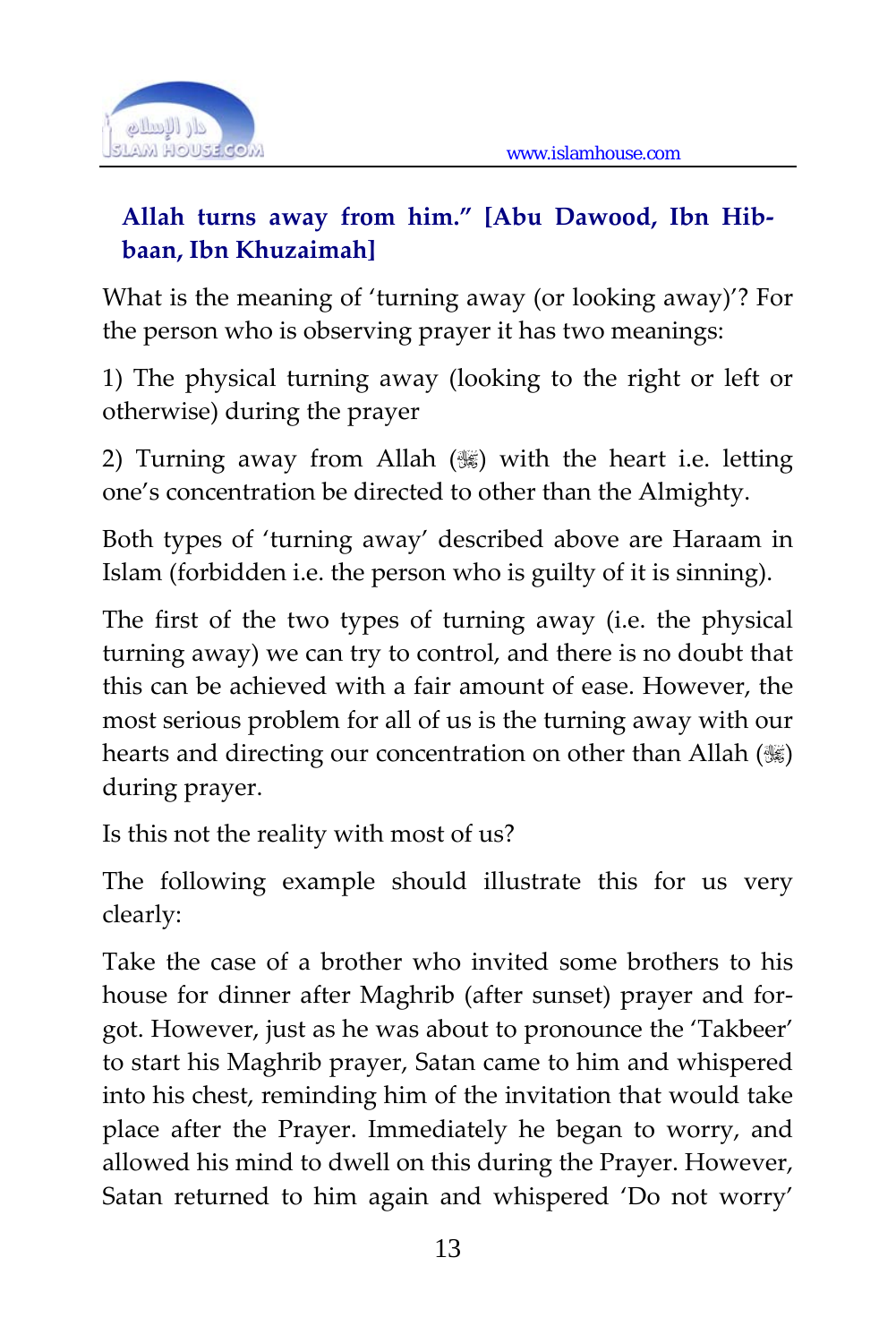

and presented him a list of things to do, prompting him to go to such and such store and such and such restaurant and to buy all the things he would need to honor his guests. Just when everything was carefully planned in his mind the Imaam pronounced the 'Tasleem' to indicate that the Salaah is completed.

Should such a person be rewarded for his Salaah as is one who performs his/her Salaah with Khushoo'? Obviously not. There‐ fore, do you expect Allah  $(\frac{100}{30})$  to reward him for it?

Now ask yourself: Is your Salaah like this? If it is, then it means that the most important part of your Salaah - the Khushoo' is missing and you have to really start paying atten‐ tion to it to correct this great deficiency.

Certainly no one desires that when he stands before Allah, the Just for judgment that he is informed that he had not per‐ formed any of his Salaah properly. Also, he should not expect any reward for something he did not do.

Our obligation and that of the brother used in this example would be to postpone all other thinking for the five or ten minutes that it would take for the Salaah to be completed. However, we have to realize that this is our biggest battle be‐ cause our greatest enemy Satan is very envious of anyone who prostrates to Allah. As such he would try his utmost to ensure that he thwarts us from performing this noble act.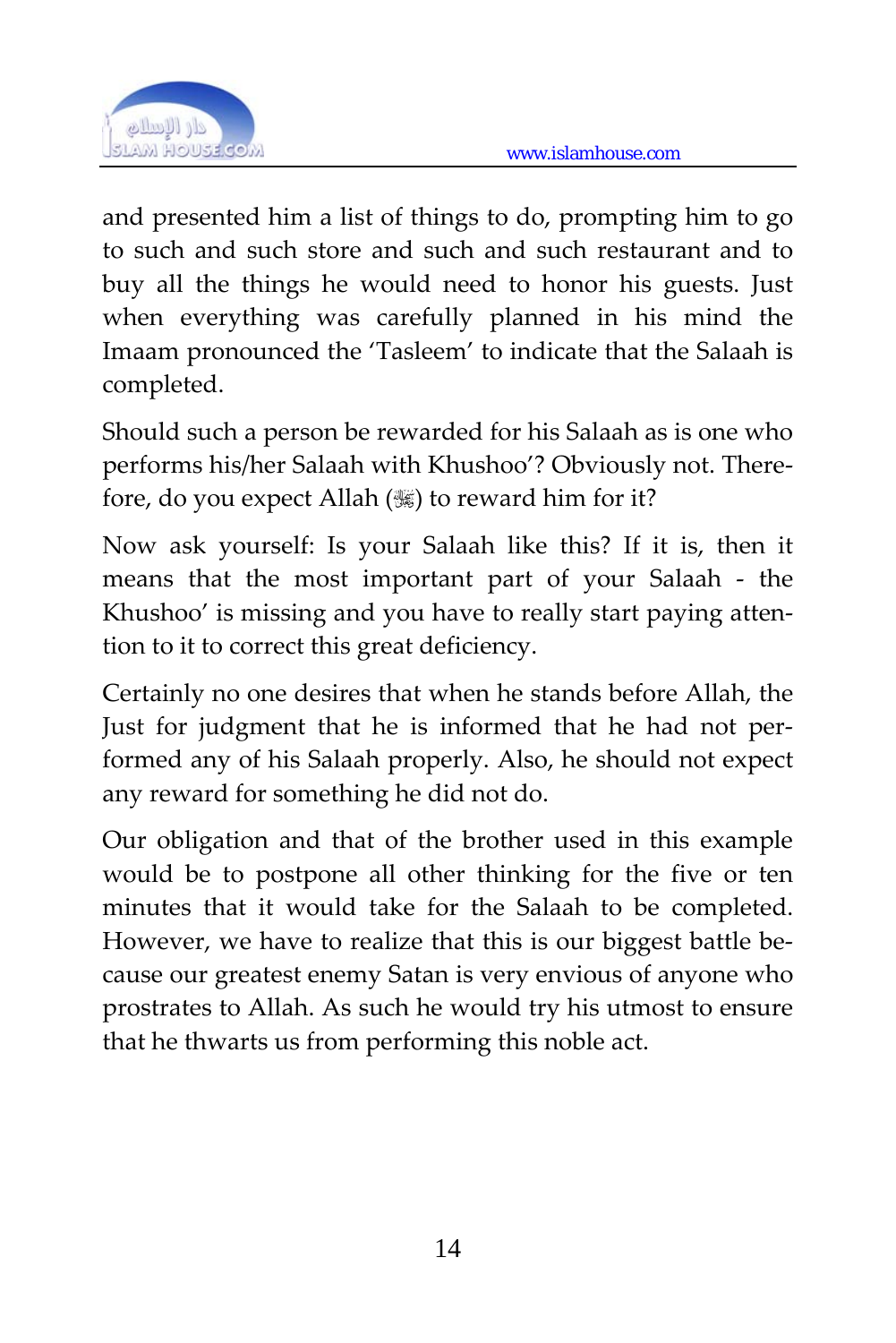

# **Necessary Steps to Develop Al‐Khushoo'**

The internal aspect of our Salaah can become closer to what is required if the following things are worked upon and effort is made to perfect them.

## **1. Complete consciousness or presence of mind during the performance of the Salaah (Prayer).**

This means emptying the heart of everything except remembrance of Allah (,). This can only be achieved if one focuses his attention upon keeping the heart restricted. This will result in making the heart conscious and would restrict it to concentrating upon what its owner wants.

Many people are not aware that the condition of the heart is linked to what its owner aims after. This is determined based upon what he knows and does. His heart thereafter will not roam except upon these two things. Therefore, we can conclude that the heart would be consciousness in the Prayer if its owner is fully aware of his goal. Consequently, he should work diligently to know about it so that he can properly fulfill it.

Now, if this world and things related to it are of importance to a person and this is what all his attention is directed at fulfill‐ ing, then it is upon this that his heart will dwell. The heart of such a person would now find it very difficult to be conscious of Allah (,).

A person afflicted with such a severe ailment can only correct his deficient state if he makes Allah ( $\ddot{\text{}}$ ) and the seeking of His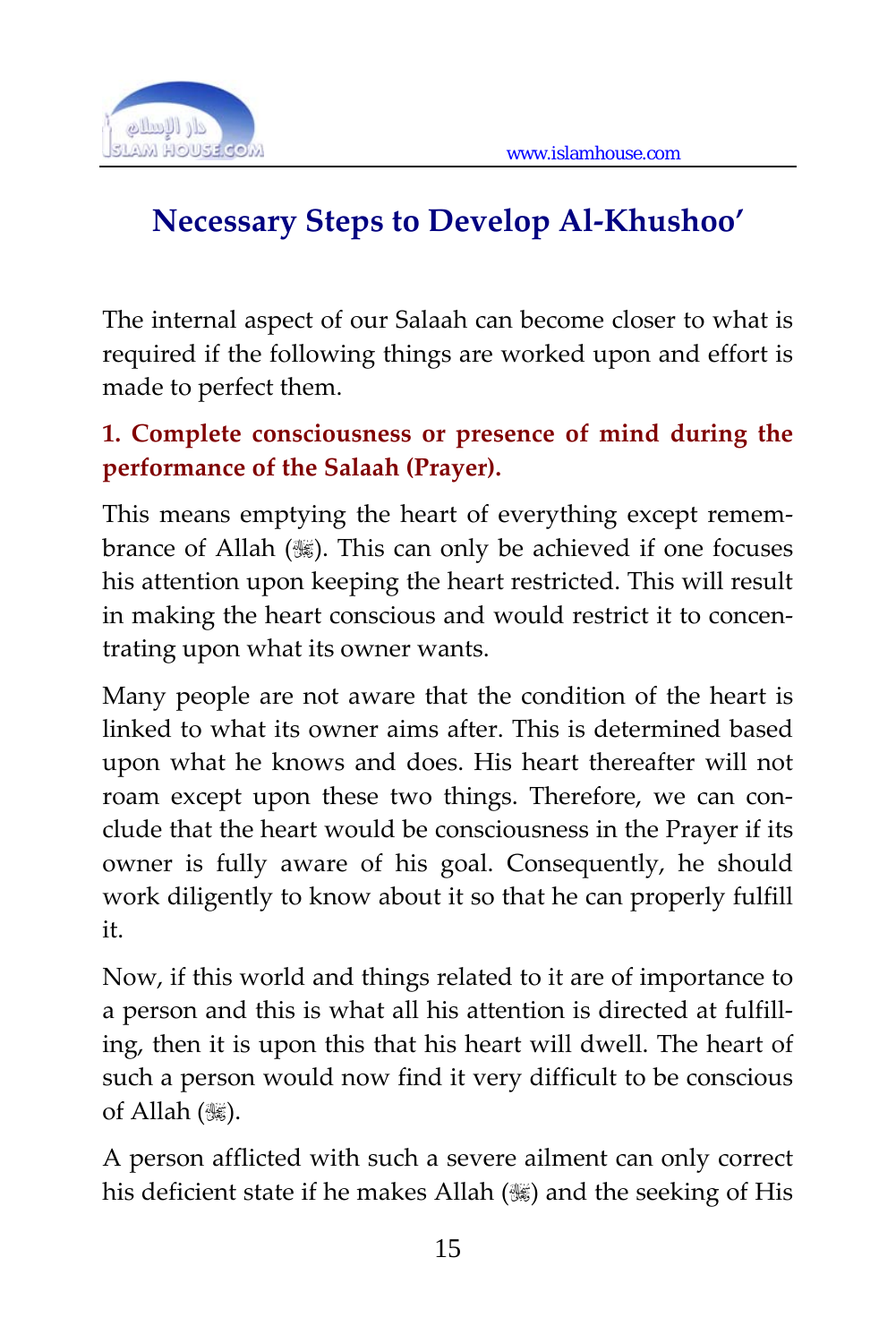

( $\mathcal{H}$ ) pleasures his goal. This must be his major concern so that his heart would follow accordingly.

Another thing that can greatly assist someone in clarifying his true purpose is a proper understanding of the life of this world in which he lives. He should contemplate what Allah () says about this materialistic state, because He  $(\frac{1}{2})$  would know its reality better than everyone else. After all, is He not its Creator? After this he should further try to understand what Allah advises about the way in which he should go about his deal‐ ings, and what should be his relationship to the world in which he lives.

The statements of Allah ( $\mathcal{G}$ ) and His Messenger ( $\mathcal{G}$ ) bring home this reality very clearly indeed. Allah, the Glorious informs us:

(a) This worldly life is play and pastime. Allah  $(\mathcal{H})$  says:

**"And the life of this world is nothing but play and amusement. But far better is the house of the Hereafter for those who are the Muttaqoon (those who are con‐ scious of Allah). Will you then not understand?" [Al‐ An'aam 6:32].**

(b) The life of this world is a matter of deception. Allah  $(\mathbb{S})$ says:

**"Everyone shall taste death. And only on the Day of Res‐ urrection shall you be paid your wages in full. And who‐ ever is removed away from the Fire and admitted to Paradise, he indeed is successful. The life of this world is**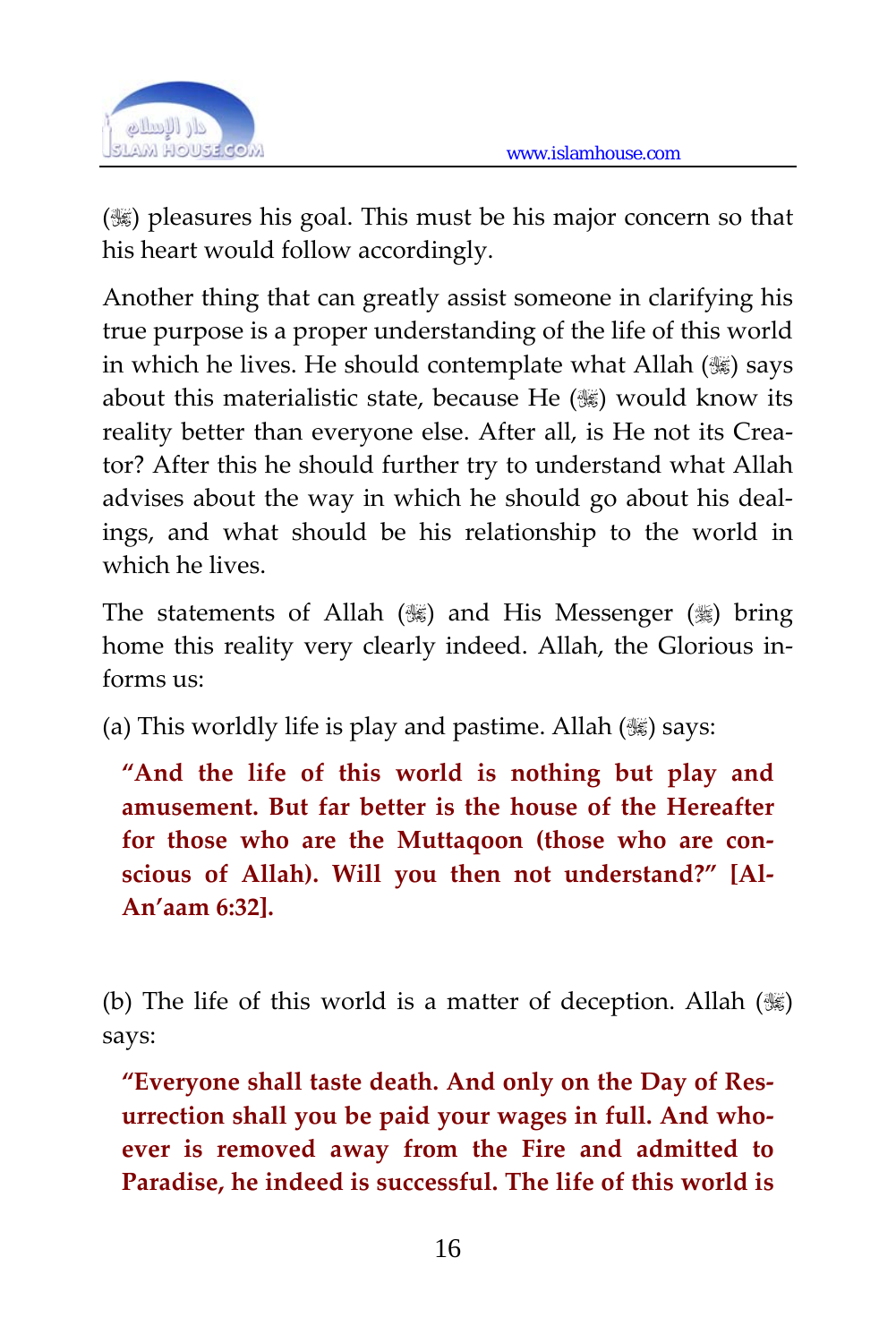

#### **only the enjoyment of deception (a deceiving thing)." [Aali 'Imraan 3:185]**

From the sayings of the Messenger  $(\frac{1}{2})$  we can also get a clear picture of the life of this compared to the Next.

Jaabir Ibn 'Abdullah reported that the Messenger of Allah ( $\frac{1}{2}$ ) walked through the market place. Some people were gathered on either side of him. Then he came across a dead goat with very short ears, of which he took hold saying, "Who among you would like to have this for a dirham?"

They said: "We would not even like to have it for nothing, for it is of no use to us."

He () said: "Would you like to have it for free?"

They said: "By Allah, not even if it were alive, because its ears are so short; and now it is also dead."

Thereupon the Messenger  $(\frac{1}{2})$  said: "By Allah, this world is more insignificant in the sight of Allah than this is in your eyes." [Muslim]

If anyone becomes convinced of the above, and there is no reason why he should not be, since this is the testimony of both Allah and His Messenger  $(\frac{1}{2})$ . It would then be very easy for him to make the pursuit of the life of the Hereafter his major goal. Every other goal would therefore become insignificant and as such subservient to this major one.

This is because the most effective cure for removing thoughts that occupy the heart is to first remove the reason that is the cause of these different thoughts. This is because the heart would hover around those things that its owner is attached to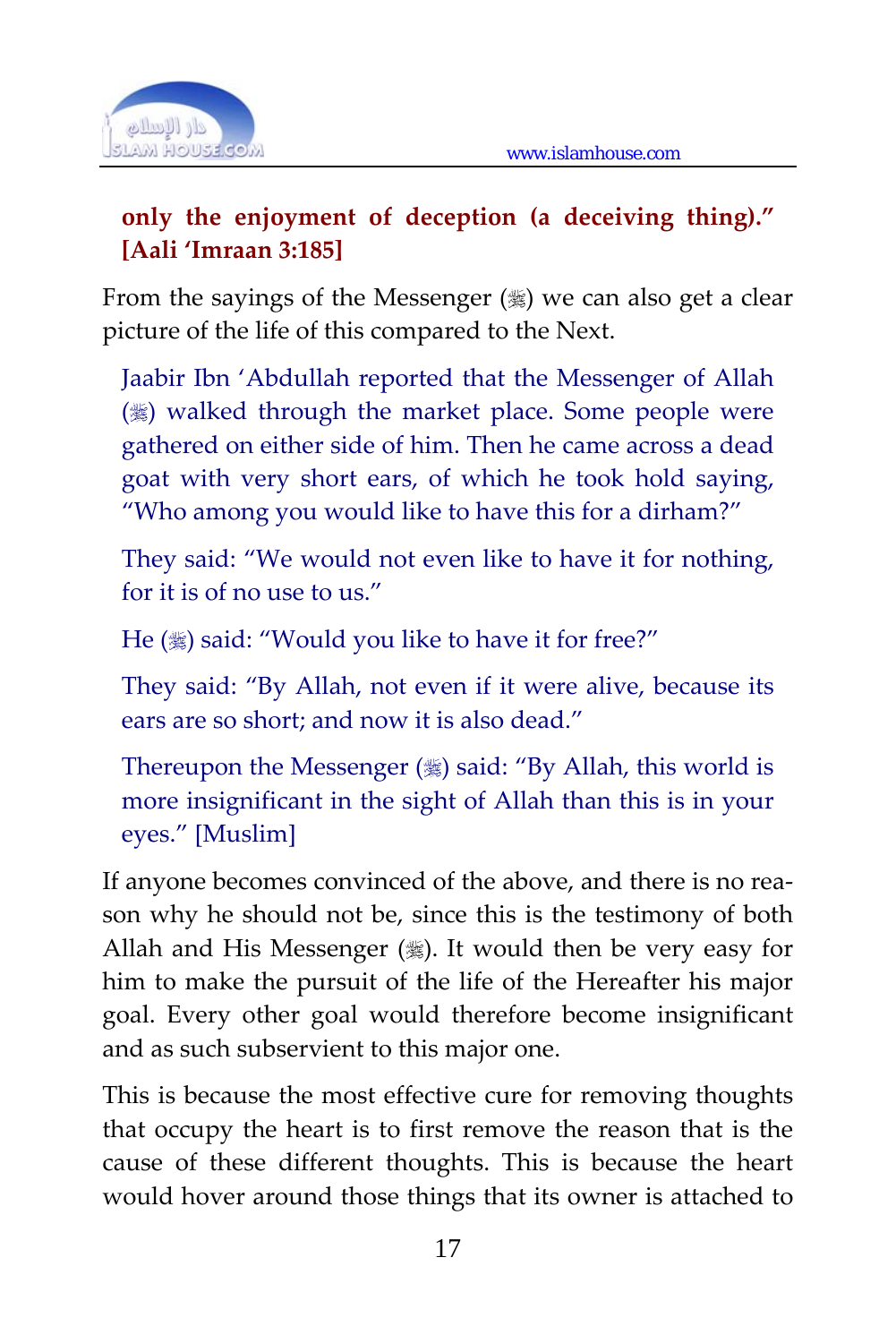

and it would then begin to love them. Therefore, whoever has developed a stronger love for anyone or anything other than Allah and the Hereafter would never be free from distracting thoughts during the performance of the Salaah.

Hence, for anyone to properly benefit from his prayer he must make Allah  $(\mathcal{L})$  his first love and the most important thing to himself.

Allah, Himself emphasizes this in the following ayah:

**"Say (O Muhammad): If your father, and your sons, and your brothers, and your spouses, and your tribe, and the wealth you have acquired, and the merchandise for which there will be no sale, and the dwellings you desire are more loved to you than Allah and His Messenger and Jihaad in His way, then wait until Allah brings His com‐ mand to pass. And Allah does not guide the wrong doing people." [Taubah 9:24]**

## **2. Understanding what is said during the Salaah.**

This is a very important aspect to develop humility and con‐ sciousness while performing the Salaah. It is to make sure that one has a working knowledge of every phrase he recites dur‐ ing the Prayer. This means that he should clearly understand the meaning of the words as well as the principles founded in them. After this, it will now become essential for him to try and savor these meanings whilst reciting them in the Salaah. This would assist the concentration greatly, if Allah wills.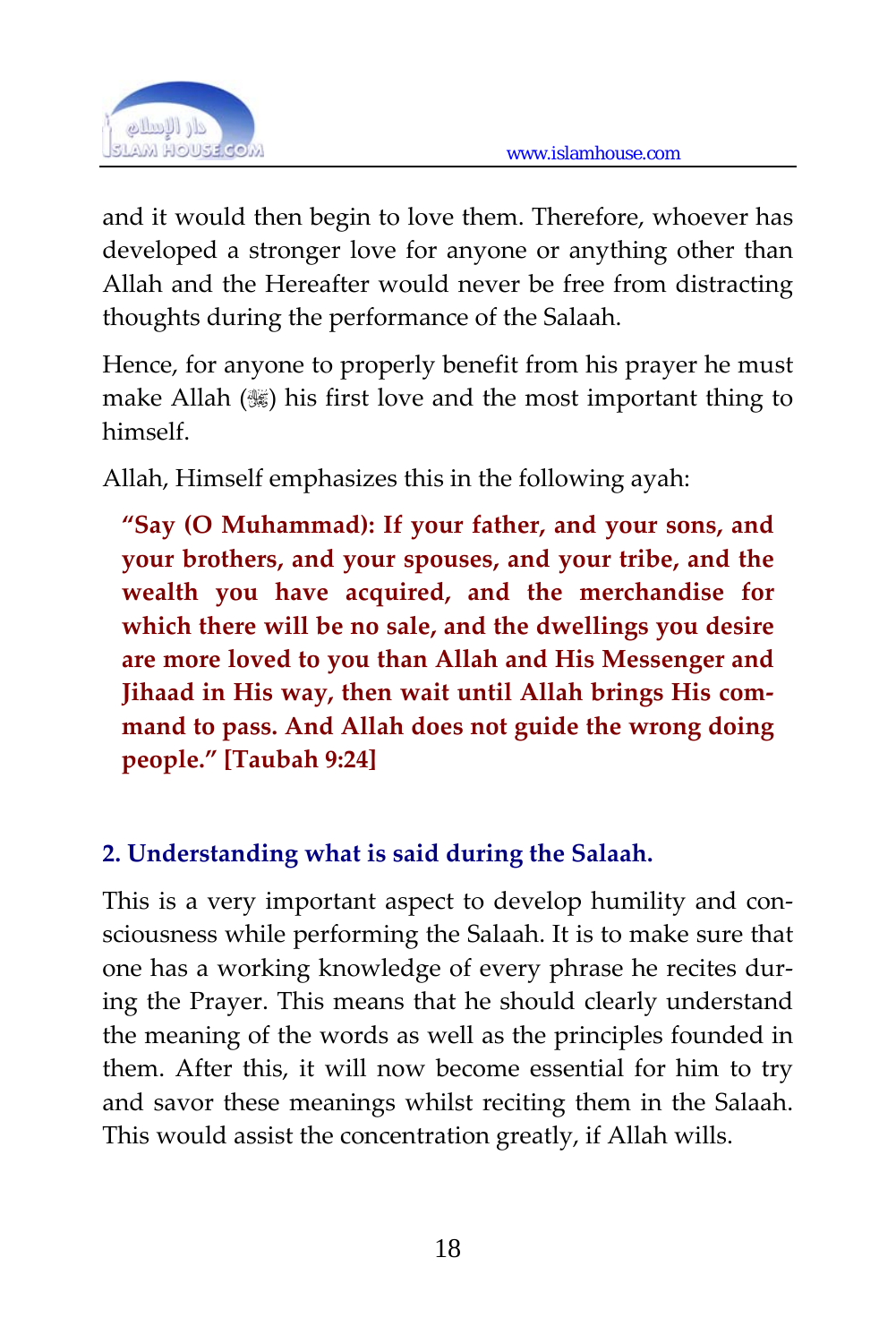

## **3. Feeling Allah's Majesty in the heart during the perform‐ ance of the Salaah.**

Understanding the meaning of what is recited as explained above not only assist in developing the consciousness that is necessary in the Salaah but it also assists in the 'abd (servant) feeling Allah's Majesty in his heart.

Feeling Allah's Majesty in the heart during the Salaah can be further achieved when the servant of Allah  $(\frac{100}{100})$  gets two things clearly established in his mind:

That Allah ( $\mathcal{G}$ ) is the Greatest. He ( $\mathcal{G}$ ) owns everything and He ( $\mathcal{R}$ ) has power to do all things and that if Allah ( $\mathcal{R}$ ) wants to destroy him, he can do nothing about it. If this is clearly realized and believed in, then this should force the heart to honor Allah  $(\mathcal{H})$ 

Being sure that left to his own desires without the Mercy and Guidance of his Lord and Creator, he would be no better, in fact he would be worse than the animals.

```
Allah (\mathcal{H}) says:
```
## **"They are like cattle; nay, they are even farther astray from the Path (i.e. even worse than cattle)." [Al‐Furqaan 25:44]**

These two traits combined should make the heart adopt a state where it feels the Majesty of Allah during the Salaah.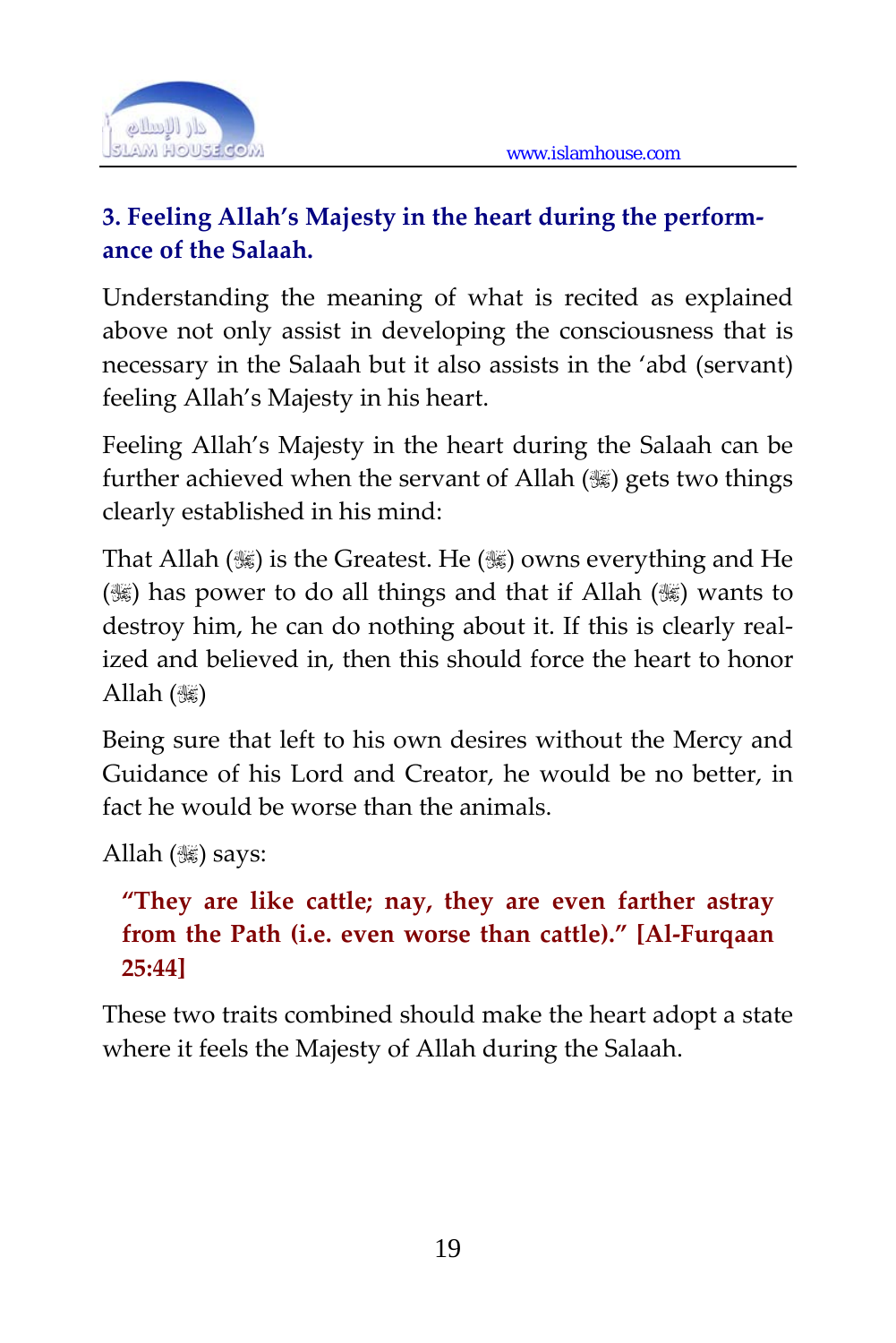

#### **4.Showing reverence to Allah ().**

This is really a manifestation of fear for Allah  $(\mathcal{H})$  by His servant. This results when the servant becomes aware of His ( $\mathcal{H}$ ) Greatness and Majesty.

Fear is what restrains the servant from being disobedient and compels him to worship his Lord. When fear is absent the servant becomes negligent and it becomes easy for him to commit sins. However, it must be known that too much fear brings about hopelessness and despair. Therefore, a servant must fol‐ low the middle course, which is to fear the punishment of Allah and hope for His Mercy.

Fear of Allah ( $\frac{1}{100}$ ) sometimes comes about from knowing Him ( $\frac{1}{100}$ ) and His Attributes as well as the realization that Allah can do whatever He wills and if He  $(\mathcal{H})$  were to destroy everything it would not decrease His kingdom in anyway.

The Messenger of Allah  $(\frac{1}{2})$  said that Allah, the Mighty said:

#### **"…And were I to give everyone what he requested, that would not decrease what I have anymore than a needle decreases the sea if put into it…" [Muslim]**

At other times fear of Allah can be developed if a person real‐ izes the magnitude of his sins.

Yet at other times it is caused by a combination of both i.e. his fear of Allah ( $\mathcal{L}$ ) will depend upon his being aware of his sins coupled with his awareness of Allah's Glory and Majesty.

Fear of Allah ( $\mathcal{G}$ ) is directly proportional to one's knowledge of Him. As his knowledge of Allah () increases so would his fear of Him. Allah ( $\ddot{\text{}}$ ) clearly states this in the Quran: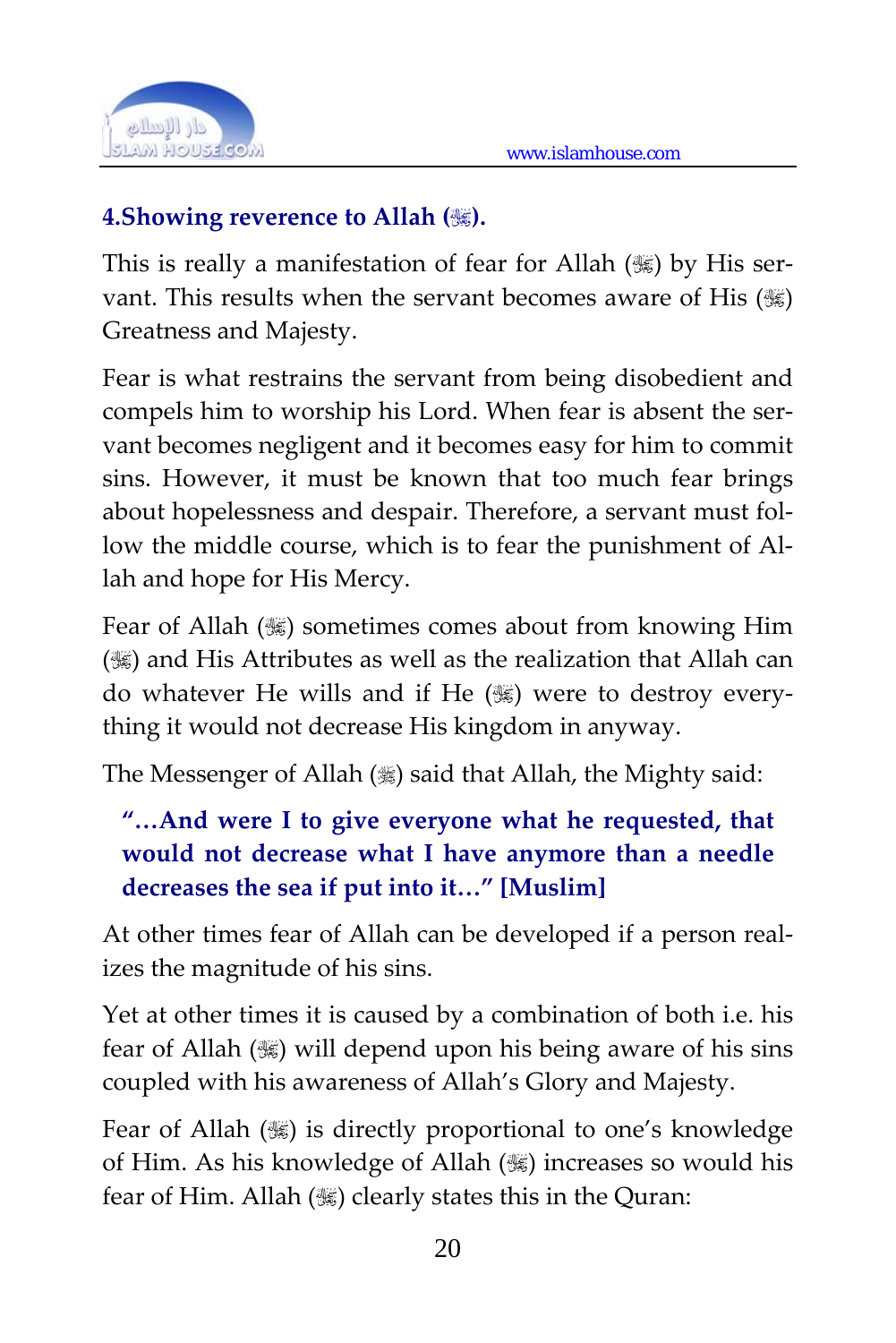

#### **"Indeed those of His servants who know Allah are (the most) fearful of Allah." [Faatir 35:28]**

Developing fear for Allah should assist in a servant to be reverent to his Lord in his prayers as well as all his other actions.

Hoping for Allah's reward and that He  $(\mathcal{H})$  will forgive the sins one commits.

Allah  $(\mathcal{H})$  said:

#### **"Say: O My servants who have wronged their souls, do not lose hope of the Mercy of Allah, for surely Allah for‐ gives all sins…" [Az‐Zumar 39:53]**

Hoping for Allah's forgiveness and that He (.) will reward for good deeds is something that has to be worked for. This does not come about by sitting back and depending on Allah's Mercy as is the state of many Muslims who commit sins. This can only be achieved if the following three conditions are met:

1) Considering what one hopes for as something important. This makes what he is striving after dear to him.

2) Being very afraid of losing whatever he hopes for.

3) Striving to achieve what he hopes for.

If any of the above conditions are missing, then that is not hope but only wishful thinking. This is because the one who has hope is one who is fearful when he strives after something he hopes for, he hastens along because of fear that he might lose it. Allah (, ) said: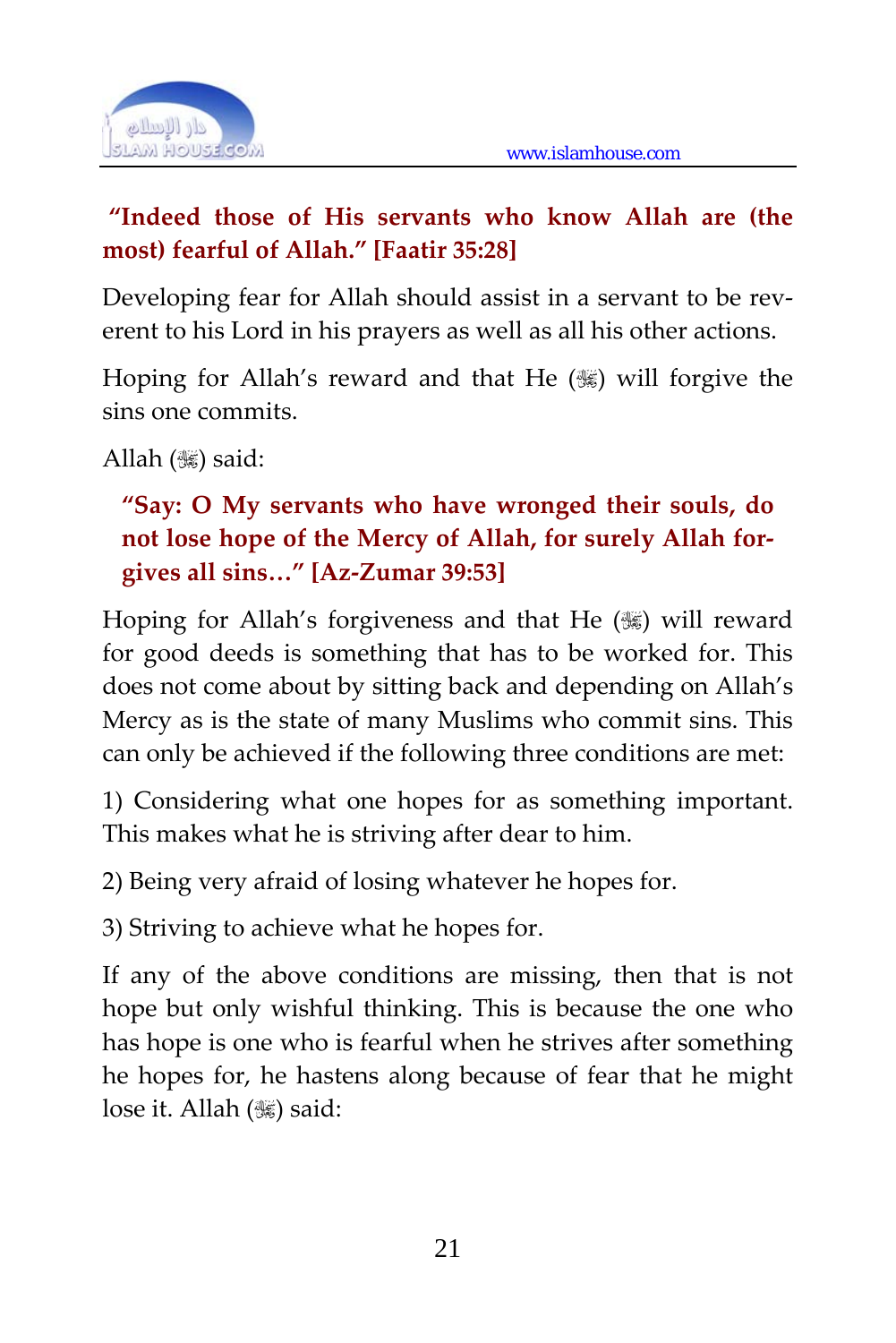

## **"Surely those who believe and those who make hijrah and struggle in the way of Allah; these are those who have hope in Allah's Mercy…" [Al‐Baqarah 2:218]**

The Messenger  $(\%)$  also emphasizes the need for struggling after what one hopes, he () said:

**"Whoever is afraid of being destroyed by the enemy sets out in the early part of the night, and whoever sets forth early achieves his goal. Be aware! Indeed the treasures of Allah are very precious. Take note! The treasure of Allah () is Paradise. [At‐Tirmidhi and Al‐Haakim].**

Hope and fear are characteristics that always go together because both result from the fact that the servant has come to realize his true nature. He knows that he is incapable and in total need of Allah and that he cannot survive in this world or the next except if Allah  $(\mathcal{G})$  is totally merciful to him for all his many shortcomings. Yahya ibn Mu'adh said: **"Any wrong ac‐ tion committed by a believer is followed by two conse‐ quences; fear of His (Allah's) punishment and hope for His forgiveness."** 

Therefore, true hope is what guides and encourages a person to obedience of Allah () and restricts him from falling into disobedience. On the other hand the one whose hopes lead him to idleness and being involved in evils is a person who is living in deception and who will lose in the end. Developing hope in Allah's Mercy is an attitude that can bring about beautiful results for us in our prayer.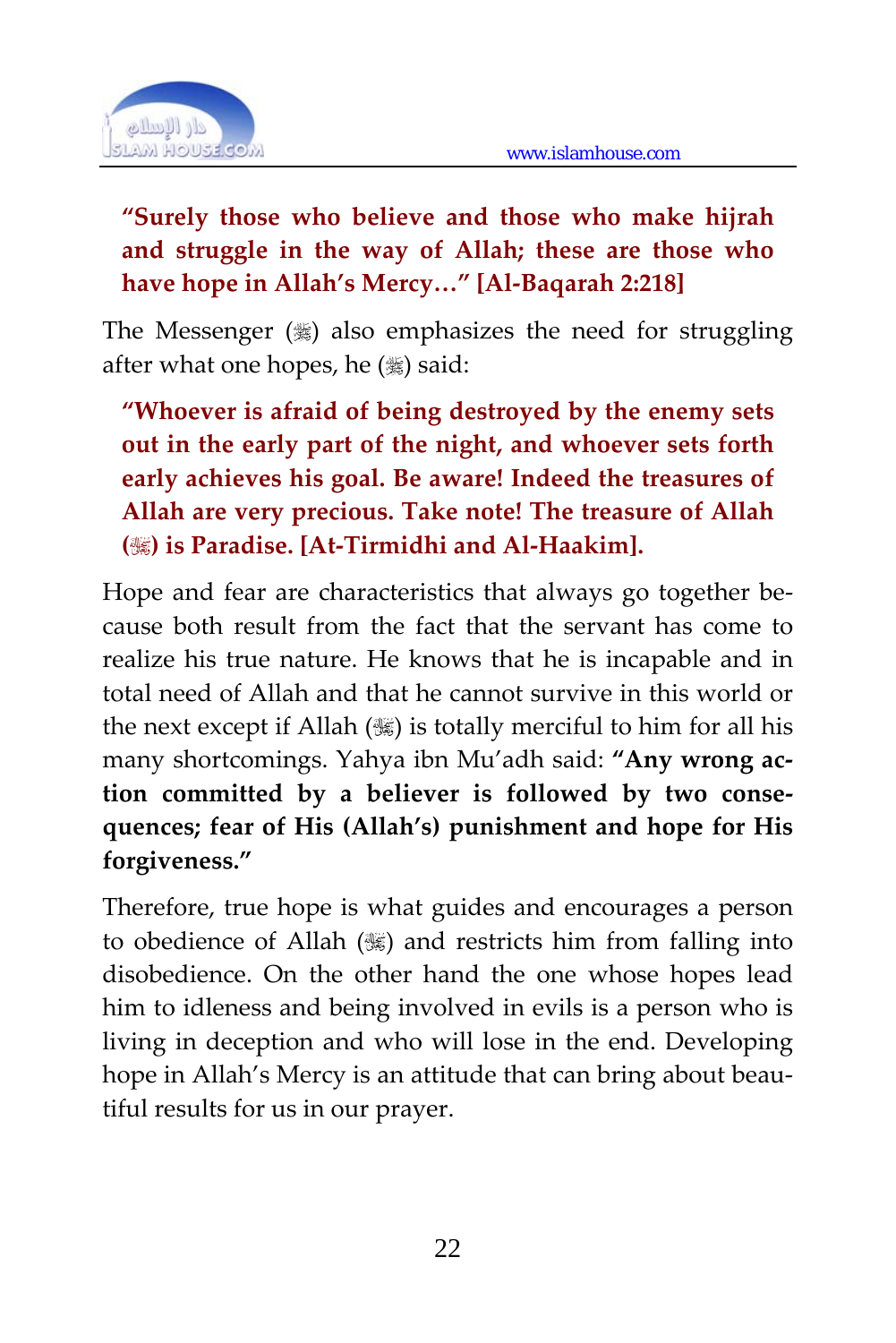

#### **5. Feeling ashamed and insignificant before Allah** ()**.**

This comes about when the worshipper knows that he is weak and commits sins by day and night, and he realizes that Allah  $(\mathcal{K})$  is aware of this.

This state of mind can be achieved if the following things are realized and worked upon:

1) Understanding that we are weak and have many limitations existing within us and that we sin by night and day. The Messenger of Allah (\*) said:

## **"Every son of Adam is constantly sinning, and the best of them is the one who turns to Allah in repentance." [Ibn Majah, At‐Tirmidhi and Ahmad].**

What helps to emphasize our insignificance is that we are in total need of Allah while He is totally independent of every‐ thing. This is beautifully described for us by Allah in a Qudsi Hadeeth. The Messenger of Allah (,) said that Allah, the Mighty said:

**"…O My servants, were the first of you and the last of you, the human of you and the jinn of you were to rise up in one place and make a request from Me, and were I to give everyone what he requested, that would not de‐ crease what I have any more than a needle decreases the sea if put into it…" [Part of a Hadeeth found in Sahih Muslim].**

Realizing that we are very much deficient in our sincerity to Allah (3) whenever we worship Him.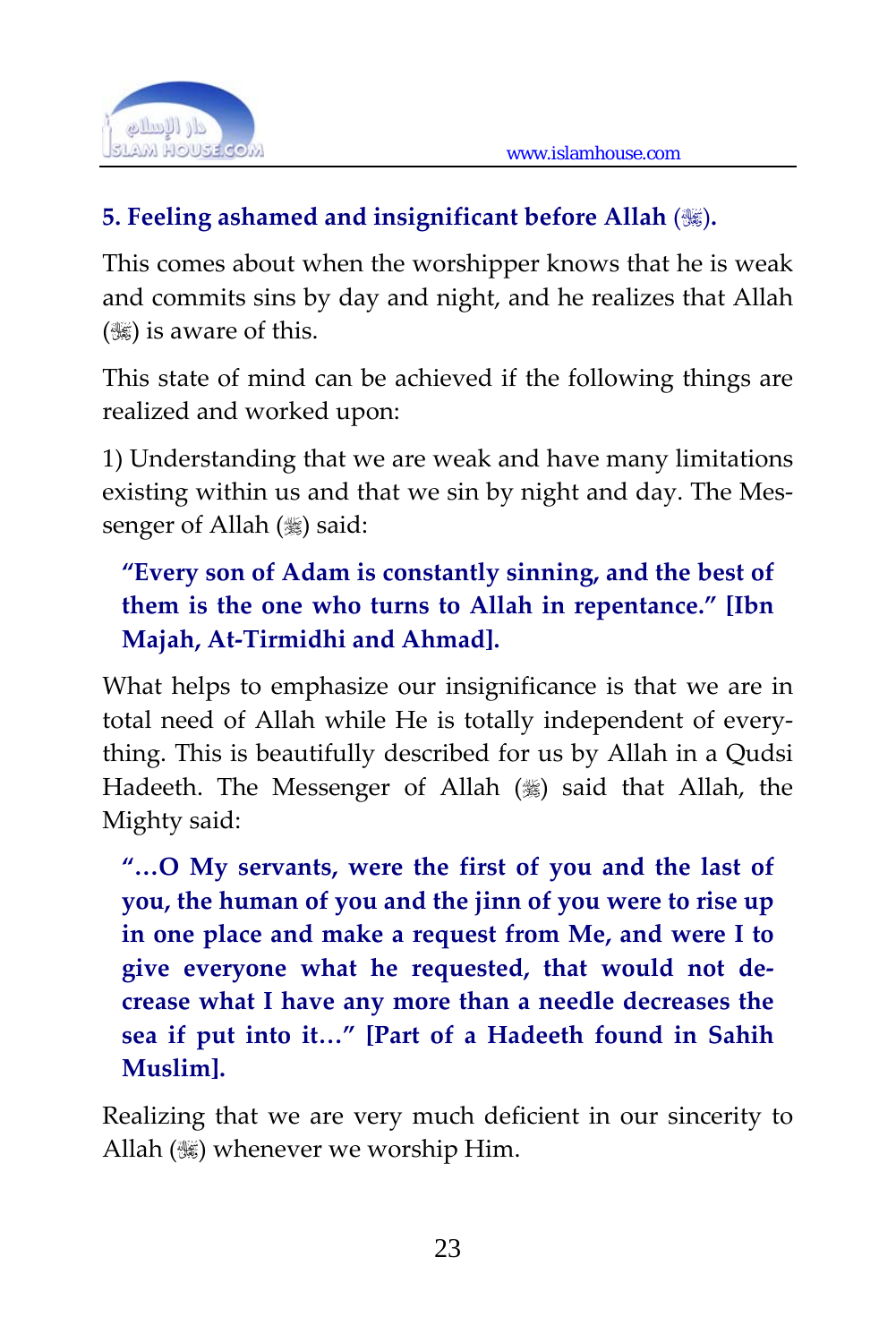

Understanding that if we were to worship Allah  $(\mathcal{H})$  as we should, we would never be able to do so effectively. 'Ibn Ab‐ baas () said: **"Two raka`aat prayed consciously is more beneficial than praying the entire night and the heart is inat‐ tentive."** 

Realizing all the above should make us become very ashamed before Allah and should assist us to humble ourselves.

## **6. Other Profitable Prescriptions for Humbling the Heart**

As discussed before, a true believer must try his best to love Allah  $(\mathcal{H})$  above everyone and everything else. He must also work tenaciously to declare His Glory, fear Him, hope for His mercy and try to be completely ashamed of himself before Al‐ lah. He realizes all of this because he knows in reality that he is weak and has numerous limitations and is constantly in error.

These realizations will help a person to become humble before Allah  $(\mathcal{H})$  and there is nothing better that he can achieve.

However, his being unmindful of the above attitudes would only result in his mind heedless and complacent. While pray‐ ing, these characteristics would be transferred to his prayer also and as such he will find himself suffering from random thoughts, heedlessness and lack of concentration in the Prayer.

The cure for these sicknesses can be achieved if one removes these random thoughts which would provide a temporary relief. However, if one works diligently to dig the roots of these sicknesses that are imbedded in the heart cure would be complete. These roots have to be taken care of from two levels; externally as well as internally.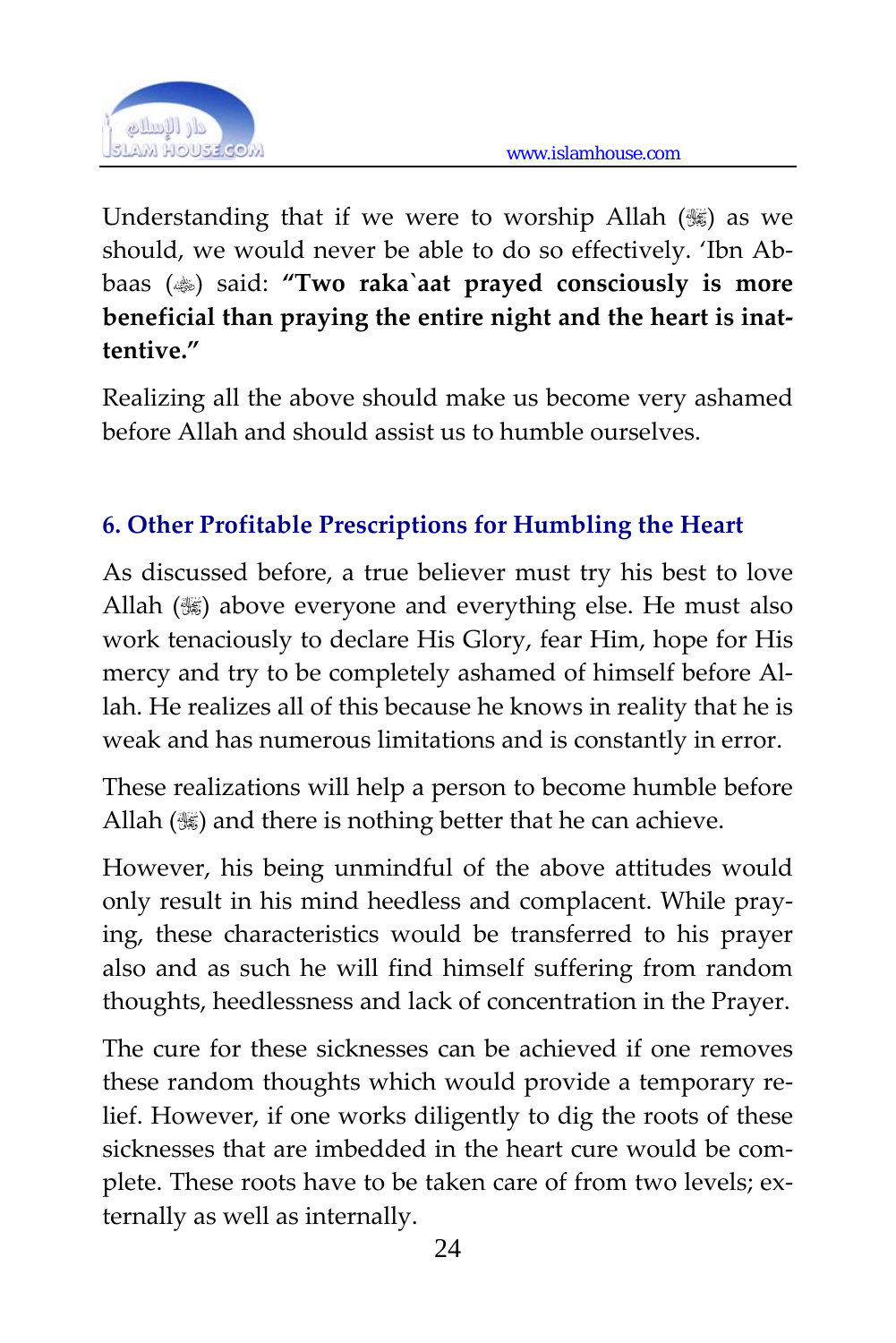

#### **1.External**

The heart is mostly affected by what is observed by the eyes and the ears. These effects leave marks on it, which would fi‐ nally determine upon what it would focus. The things that would be thought about are what the heart focuses upon and these would produce other thoughts. Therefore, the roots of the thoughts are really the eyes and the ears. So to make the mind be focused on what would be beneficial in the Salaah one must practice lowering the gaze as well as controlling what one listens to

Allah  $(\mathcal{H})$  said about lowering the gaze:

### **"Tell the believing men to lower their gaze and guard their modesty; this is more purifying for them…" [An‐ Noor 24:30]**

He should also remove any other thing from around him that would assist in distracting him.

As such he should try to pray close to the wall so that the space in front of him is no more than the length of the Sajdah (Prostration). He should try not to pray on the streets nor in rooms that are decorated or that have other distractions such as music, children etc. This is why it is strongly discouraged to decorate the Masjids.

Controlling these external influences is not so difficult. A small amount of effort on this will, by Allah's Mercy, assist us to do better with our concentration in our Salaah.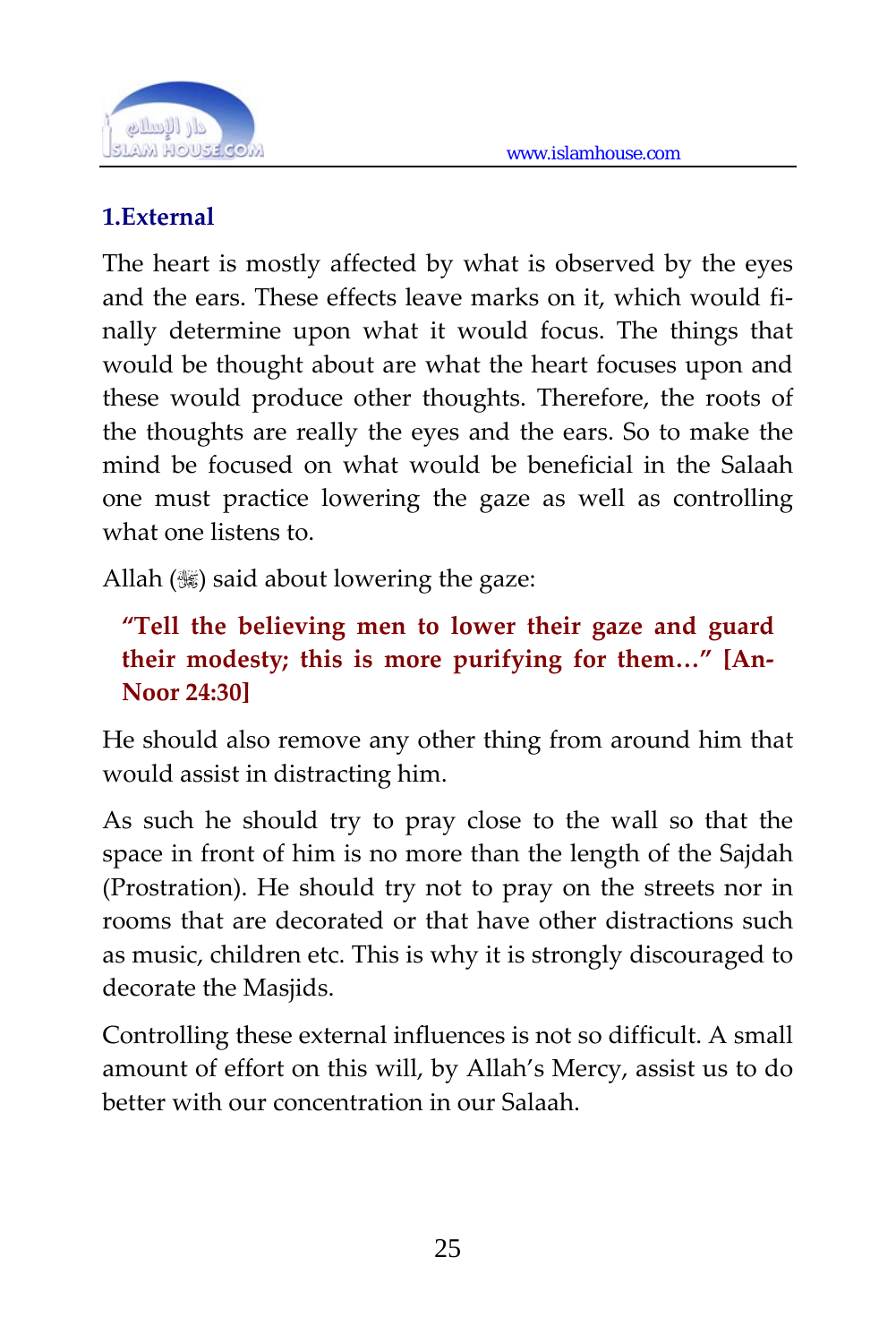

#### **2. Internal**

This is always more difficult to control and master than the external distractions. This is primarily because the thoughts that are in the mind are not confined to only one subject. Thus the mind roams from one thing to the other. If one tries to shut off one thought that distracts him, if the same thought does not return another takes place.

Added to this is the fact that his most dangerous enemy (Sa‐ tan) is very covetous of anyone who prostrates because he was cast out of Paradise because he refused to. Thus he diligently works on distracting anyone who prays. He will therefore, use every possible strategy to assist the heart to roam wildly. Is it not in the Salaah that you find yourself suddenly remember‐ ing things that you might have misplaced, etc?

The cure for this is to concentrate on the meanings of what is being recited and to make these meanings the thoughts with which the heart becomes occupied. What will help along with this is to prepare the mind before starting the prayer by con‐ centrating upon Whom we are going to be standing before and try to feel as if we are standing on Judgment Day to be judged by our Lord. We should also try to convince ourselves that this might be our final farewell prayer as the Messenger of Allah  $(\ddot{\ddot{\bm{}}})$  said:

"Pray a farewell prayer as if you see Him…" [Tabaraani, Ibn Majah, Ahmad]

Our aim behind establishing prayer should be what Allah () made as the aim. He  $(\mathcal{H})$  says:

**"Establish Prayer for My remembrance." [Taha 20:14]**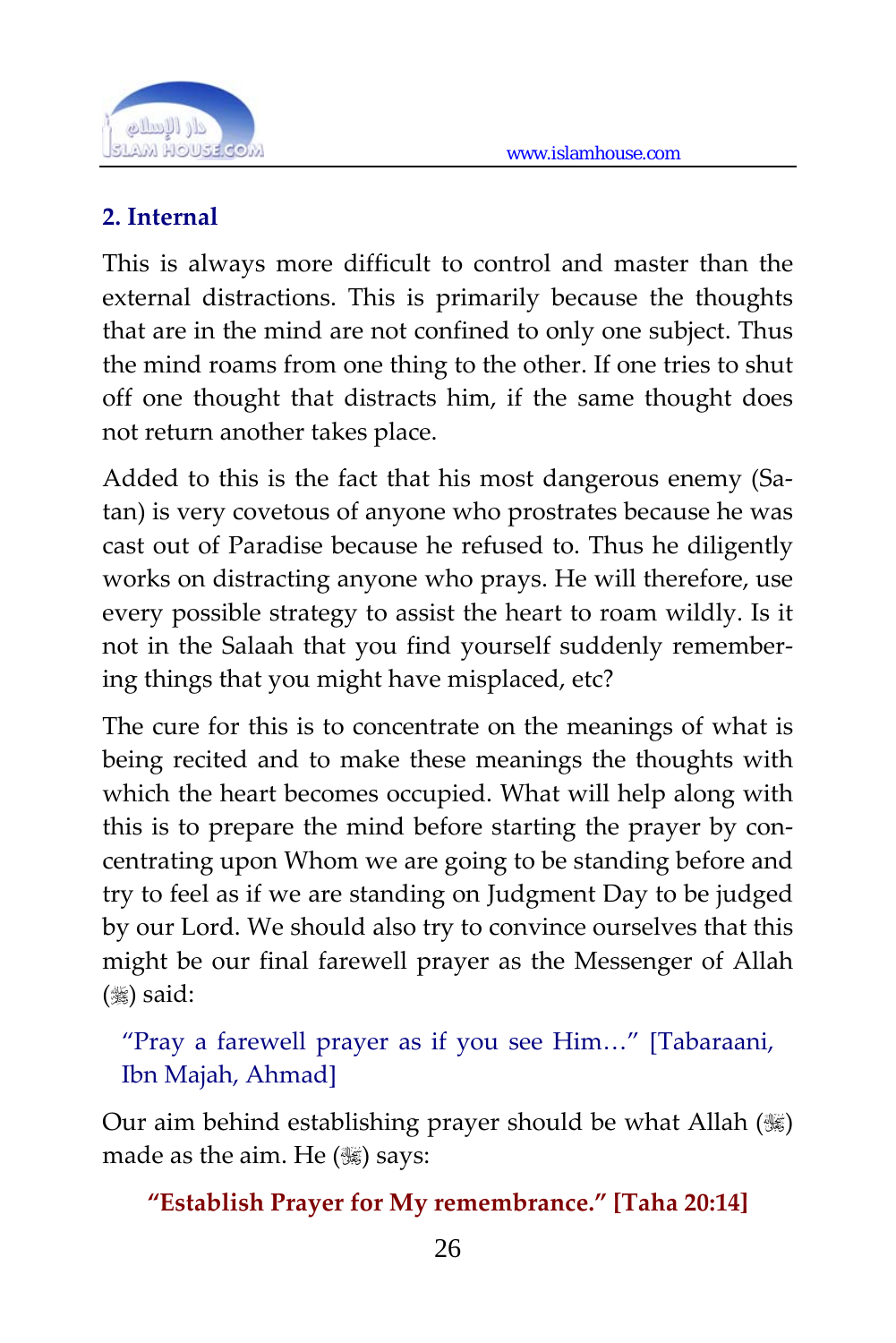

What is evident from this command is that we must establish Salaah for Allah's remembrance and not be absent-minded and heedless during our performance of it. This is further emphasized when Allah () reprimands us for heedlessness. He  $(\mathcal{H})$  said:

```
"And do not be among the heedless…" [Al‐A'raaf 7:205]
```